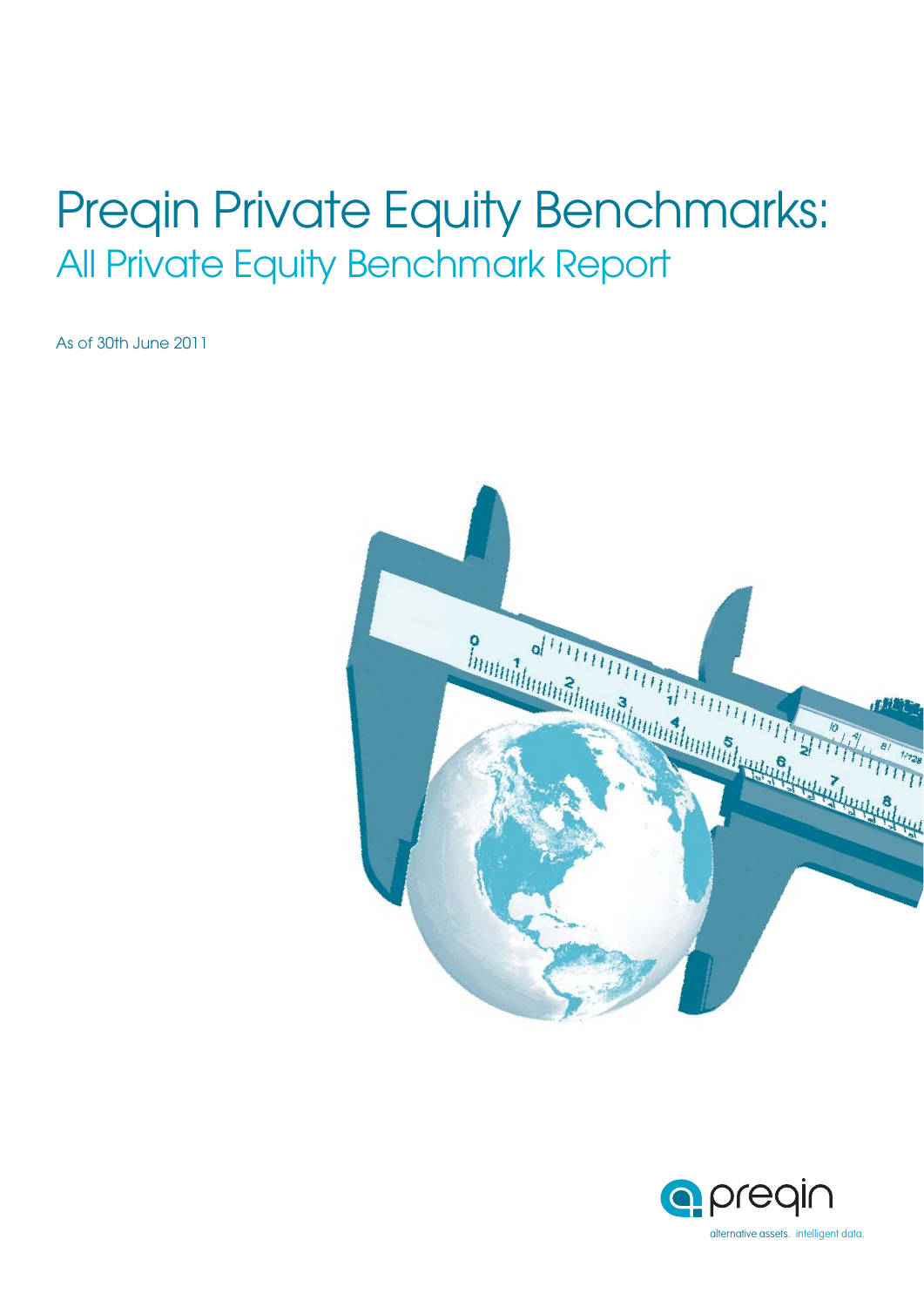

# Preqin Private Equity Benchmarks: All Private Equity Benchmark Report

As of 30th June 2011

Report Produced on 27th January 2012

This publication is not included in the CLA Licence so you must not copy any portion of it without the permission of the publisher.

All rights reserved. The entire contents of the report are the Copyright of Preqin Ltd. No part of this publication or any information contained in it may be copied, transmitted by any electronic means, or stored in any electronic or other data storage medium, or printed or published in any document, report or publication, without the express prior written approval of Preqin Ltd. The information presented in the report is for information purposes only and does not constitute and should not be construed as a solicitation or other offer, or recommendation to acquire or dispose of any investment or to engage in any other transaction, or as advice of any nature whatsoever. If the reader seeks advice rather than information then he should seek an independent financial advisor and hereby agrees that he will not hold Pregin Ltd. responsible in law or equity for any decisions of whatever nature the reader makes or refrains from making following its use of the report.

While reasonable efforts have been used to obtain information from sources that are believed to be accurate, and to confirm the accuracy of such information wherever possible, Preqin Ltd. Does not make any representation or warranty that the information or opinions contained in the report are accurate, reliable, up-to-date or complete.

Although every reasonable effort has been made to ensure the accuracy of this publication Preqin Ltd. does not accept any responsibility for any errors or omissions within the report or for any expense or other loss alleged to have arisen in any way with a reader's use of this publication.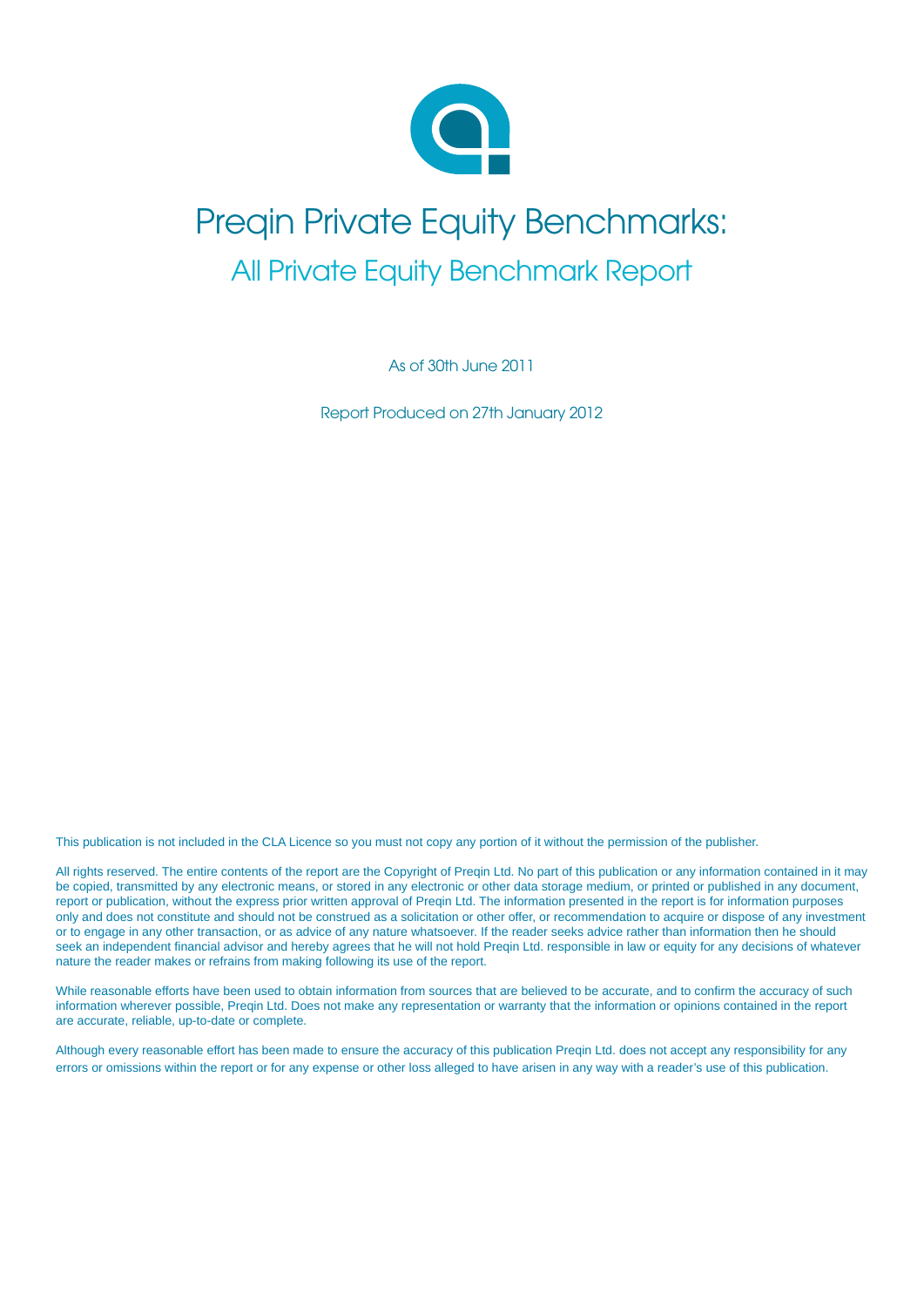

# Preqin Private Equity Benchmarks: All Private Equity Benchmark Report

As of 30th June 2011

Report Produced on 27th January 2012

Preqin Private Equity Benchmarks ® are calculated using performance information available from our online Performance Analyst database, the world's most extensive, transparent database of private equity fund performance. Users of the online database have access to all of the underlined fund performance data used to calculate these benchmarks. With performance for over 5,700 private equity funds, the Performance Analyst online database is regularly updated and fully searchable. Further information can be found at www.preqin.com.

All the performance figures used to generate the Preqin Private Equity Market Benchmarks are net position to investor – i.e. all commitments, contributions, distributions, remaining values and IRRs are all based on the net position for the institutional investor before tax but after the management fees and carry of the General Partner.

The Preqin All Private Equity Market Benchmark is based on performance data for 3,446 funds of vintages 1980 to 2011 as of 30th June 2011

Preqin gathers fund returns information from a very wide and diverse range of sources, including public institutions via freedom of information legislations, published reports of a number of listed fund of fund vehicles and GP Voluntary contributions. The sheer extent of the data sources that we now use provides many opportunities to crosscheck and verify data for an individual partnership from different sources, and increases our confidence in the data.

A growing number of GPs has concluded that it is in their best interests to voluntarily share information on their partnerships: given that many prospective investors are seeing this information, it is better that they should have access to the most current and accurate figures possible. Even where data comes direct from the GP, however, our aim is still to show the net position for LPs, after management fees and carry. We are again very grateful to the significant number of GPs who now share data with us in this way, currently 800 GPs are contributing data on their funds. If you would like further details on contributing information on your firm please contact us.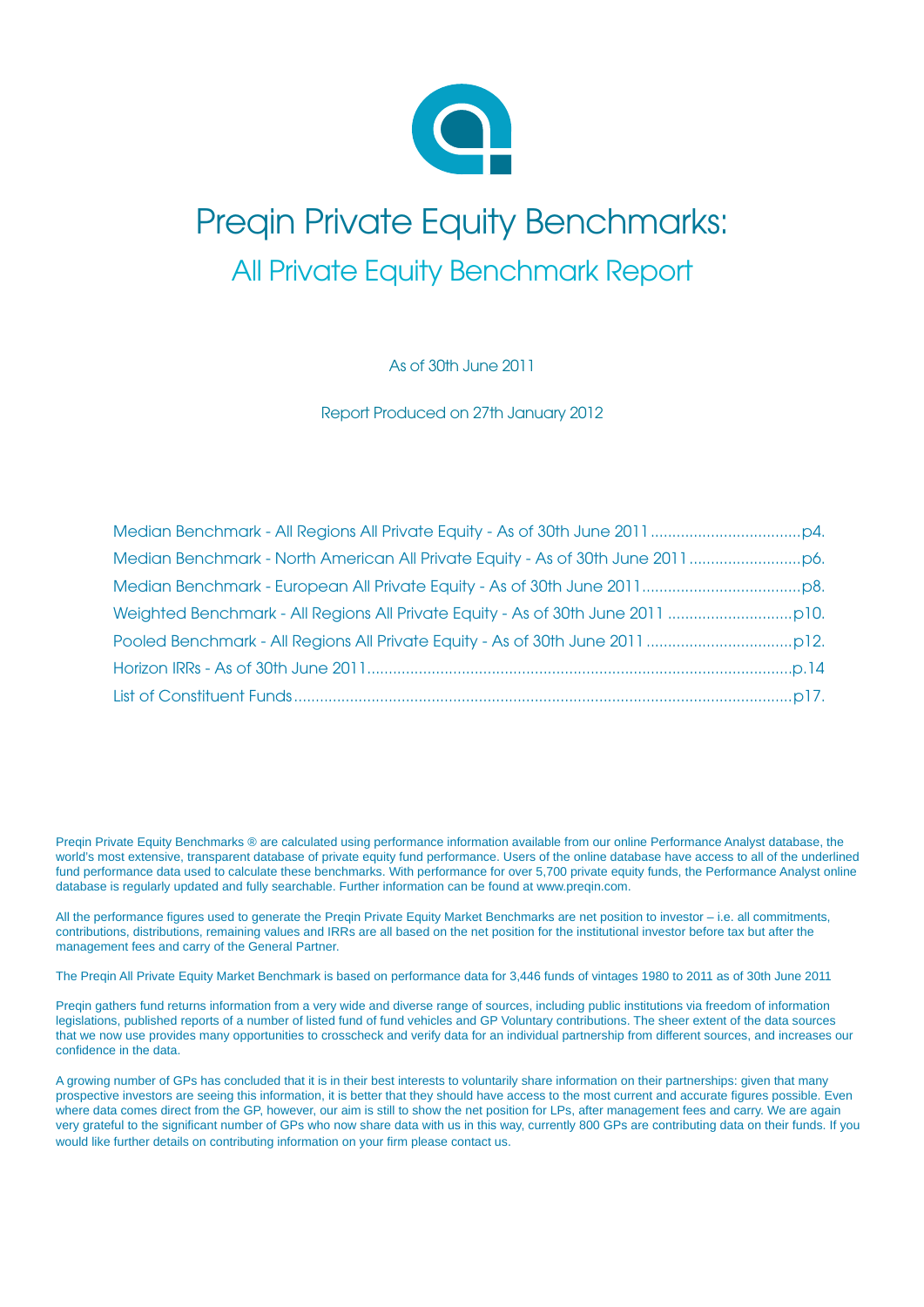### Preqin Median Benchmarks: All Regions All Private Equity as of 30th June 2011

|         |                     |                | <b>Median Fund</b>     |                          |      | <b>Mutliple Quartiles (X)</b> |                |      | IRR Quartiles (%) |        |            | IRR Max/Min (%) |
|---------|---------------------|----------------|------------------------|--------------------------|------|-------------------------------|----------------|------|-------------------|--------|------------|-----------------|
| Vintage | No.<br><b>Funds</b> | Called<br>(% ) | Dist (%)<br><b>DPI</b> | Value (%)<br><b>RVPI</b> | Q1   | Median                        | Q <sub>3</sub> | Q1   | Median            | Q3     | <b>Max</b> | <b>Min</b>      |
| 2011    | 65                  | 8.2            | 0.0                    | 89.2                     | 1.00 | 0.89                          | 0.57           | n/m  | n/m               | n/m    | n/m        | n/m             |
| 2010    | 116                 | 23.6           | 0.0                    | 97.9                     | 1.13 | 0.99                          | 0.92           | n/m  | n/m               | n/m    | n/m        | n/m             |
| 2009    | 111                 | 36.5           | 1.1                    | 104.1                    | 1.28 | 1.09                          | 0.96           | n/m  | n/m               | n/m    | n/m        | n/m             |
| 2008    | 263                 | 52.2           | 6.8                    | 99.9                     | 1.28 | 1.11                          | 1.00           | 17.3 | 7.8               | 1.1    | 109.5      | $-70.4$         |
| 2007    | 330                 | 69.2           | 7.4                    | 95.9                     | 1.28 | 1.11                          | 0.96           | 12.3 | 6.1               | $-1.0$ | 129.2      | $-67.3$         |
| 2006    | 303                 | 84.3           | 13.2                   | 92.3                     | 1.26 | 1.12                          | 0.96           | 8.9  | 4.5               | $-1.0$ | 50.4       | $-100.0$        |
| 2005    | 247                 | 91.7           | 30.0                   | 84.5                     | 1.45 | 1.21                          | 1.02           | 12.2 | 6.7               | 1.8    | 105.5      | $-32.6$         |
| 2004    | 179                 | 95.5           | 44.6                   | 73.7                     | 1.66 | 1.29                          | 1.04           | 15.4 | 8.8               | 2.6    | 81.9       | $-30.7$         |
| 2003    | 122                 | 96.5           | 83.7                   | 60.8                     | 1.79 | 1.51                          | 1.18           | 22.5 | 13.0              | 5.3    | 59.6       | $-60.4$         |
| 2002    | 113                 | 99.5           | 94.3                   | 34.1                     | 1.83 | 1.51                          | 1.20           | 24.9 | 11.8              | 4.6    | 79.0       | $-47.2$         |
| 2001    | 148                 | 99.2           | 107.8                  | 31.0                     | 1.88 | 1.49                          | 1.10           | 23.7 | 12.9              | 3.2    | 95.3       | $-27.0$         |
| 2000    | 220                 | 98.9           | 112.5                  | 24.0                     | 1.78 | 1.40                          | 0.94           | 19.1 | 10.2              | 0.6    | 73.0       | $-40.0$         |
| 1999    | 141                 | 100.0          | 114.6                  | 11.5                     | 1.68 | 1.35                          | 0.77           | 13.5 | 6.8               | $-2.6$ | 39.7       | $-28.1$         |
| 1998    | 129                 | 100.0          | 141.0                  | 0.3                      | 1.88 | 1.46                          | 1.05           | 17.7 | 9.3               | 2.3    | 1,016.0    | $-100.0$        |
| 1997    | 130                 | 100.0          | 157.3                  | 0.0                      | 2.33 | 1.61                          | 1.21           | 31.2 | 13.2              | 4.9    | 267.8      | $-26.7$         |
| 1996    | 95                  | 100.0          | 166.0                  | 0.0                      | 2.22 | 1.69                          | 1.38           | 24.7 | 13.4              | 7.0    | 147.4      | $-33.3$         |
| 1995    | 86                  | 100.0          | 183.8                  | 0.0                      | 2.37 | 1.88                          | 1.38           | 27.9 | 19.8              | 9.8    | 447.4      | $-19.9$         |
| 1994    | 83                  | 100.0          | 177.3                  | 0.0                      | 2.65 | 1.76                          | 1.32           | 39.3 | 19.0              | 7.2    | 94.1       | $-22.0$         |
| 1993    | 77                  | 100.0          | 224.0                  | 0.0                      | 3.26 | 2.24                          | 1.52           | 39.8 | 19.9              | 10.5   | 121.4      | $-14.8$         |
| 1992    | 64                  | 100.0          | 171.3                  | 0.0                      | 2.80 | 1.72                          | 1.29           | 31.4 | 16.9              | 7.0    | 110.4      | $-49.9$         |
| 1991    | 36                  | 100.0          | 218.8                  | 0.0                      | 3.03 | 2.19                          | 1.71           | 30.1 | 19.4              | 10.3   | 346.4      | $-0.5$          |
| 1990    | 57                  | 100.0          | 190.2                  | 0.0                      | 2.46 | 1.90                          | 1.26           | 24.5 | 16.8              | 7.0    | 74.4       | $-35.9$         |
| 1989    | 74                  | 100.0          | 224.8                  | 0.0                      | 3.38 | 2.25                          | 1.58           | 31.9 | 16.8              | 10.6   | 198.5      | $-42.1$         |
| 1988    | 49                  | 100.0          | 213.8                  | 0.0                      | 3.02 | 2.16                          | 1.64           | 28.9 | 13.7              | 9.6    | 54.5       | $-9.3$          |
| 1987    | 41                  | 100.0          | 222.0                  | 0.0                      | 3.38 | 2.22                          | 1.26           | 22.0 | 14.9              | 5.1    | 30.3       | $-12.4$         |
| 1986    | 35                  | 100.0          | 185.5                  | 0.0                      | 2.35 | 1.86                          | 1.36           | 16.2 | 10.1              | 4.7    | 65.0       | $-4.9$          |
| 1985    | 39                  | 100.0          | 192.0                  | 0.0                      | 3.00 | 1.95                          | 1.43           | 18.4 | 13.0              | 6.8    | 40.7       | $-3.0$          |
| 1984    | 33                  | 100.0          | 216.0                  | 0.0                      | 2.91 | 2.16                          | 1.57           | 15.6 | 12.6              | 7.6    | 96.2       | 1.7             |
| 1983    | 23                  | 100.0          | 175.5                  | 0.0                      | 2.89 | 1.76                          | 1.53           | 21.3 | 9.9               | 5.7    | 51.6       | $-3.5$          |
| 1982    | 16                  | 100.0          | 184.0                  | 0.0                      | 2.69 | 1.84                          | 1.70           | 15.8 | 9.7               | 7.0    | 64.3       | $-1.6$          |
| 1981    | 10                  | 100.0          | 152.3                  | 0.0                      | 1.99 | 1.52                          | 1.01           | 24.3 | 11.3              | 3.3    | 67.4       | $-0.3$          |
| 1980    | 11                  | 100.0          | 234.6                  | 0.0                      | 4.30 | 2.35                          | 2.14           | 25.8 | 14.2              | 12.0   | 50.6       | $-4.3$          |

Preqin Median Benchmarks: All Regions All Private Equity is calculated using data for 3,446 funds of vintages between 1980 and 2011 with performance as of 30th June 2011 and includes liquidated funds. Preqin holds performance data for more than 5,700 private equity funds. All returns are net of management fees, expenses and carry. Source: Preqin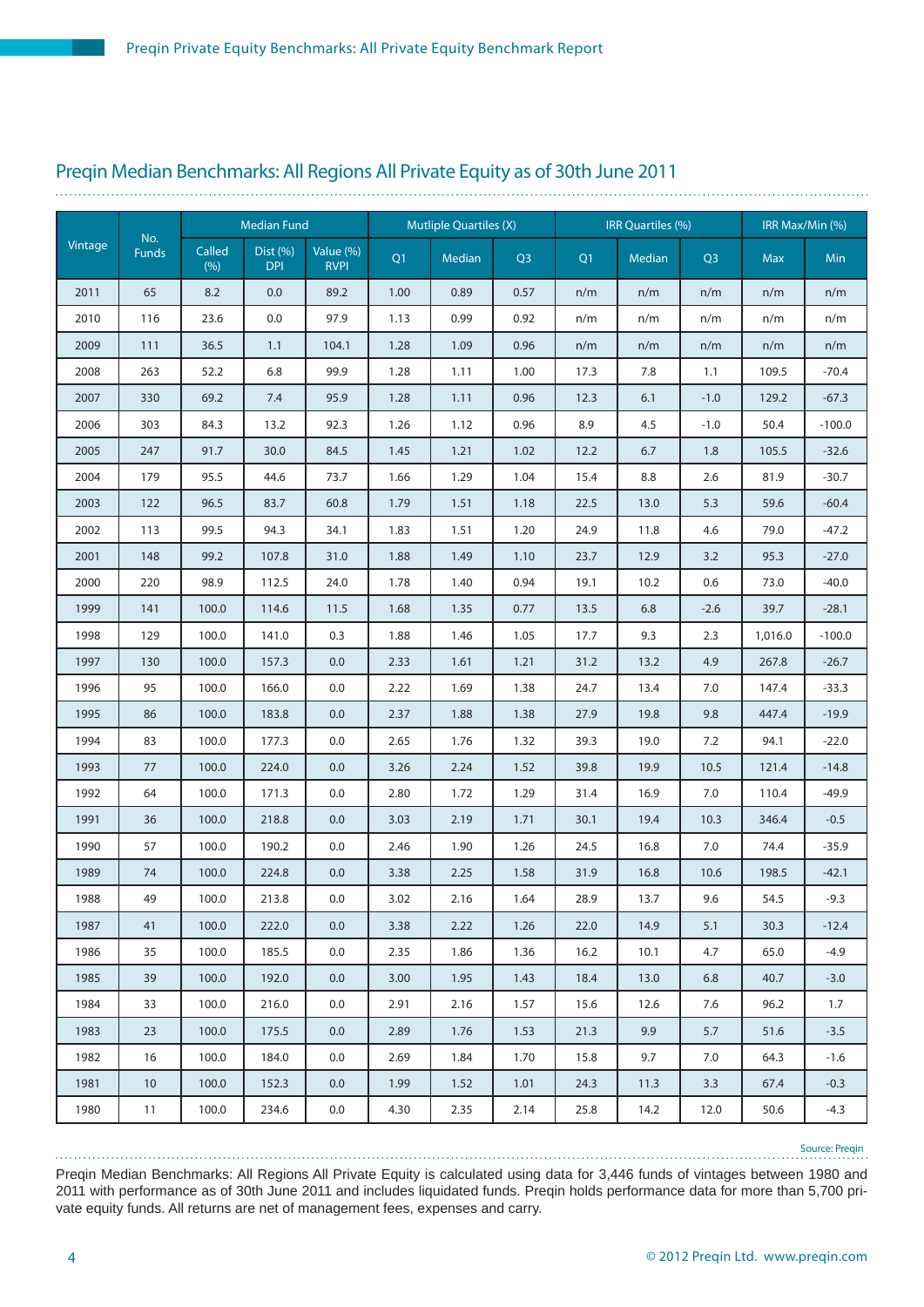

## All Private Equity All Regions - Median Called, Distributed and Remaining Value by Vintage as of 30th June 2011

## All Private Equity All Regions - Median Net IRR and Top and Bottom Quartile Boundaries by Vintage as of 30th June 2011



Source: Preqin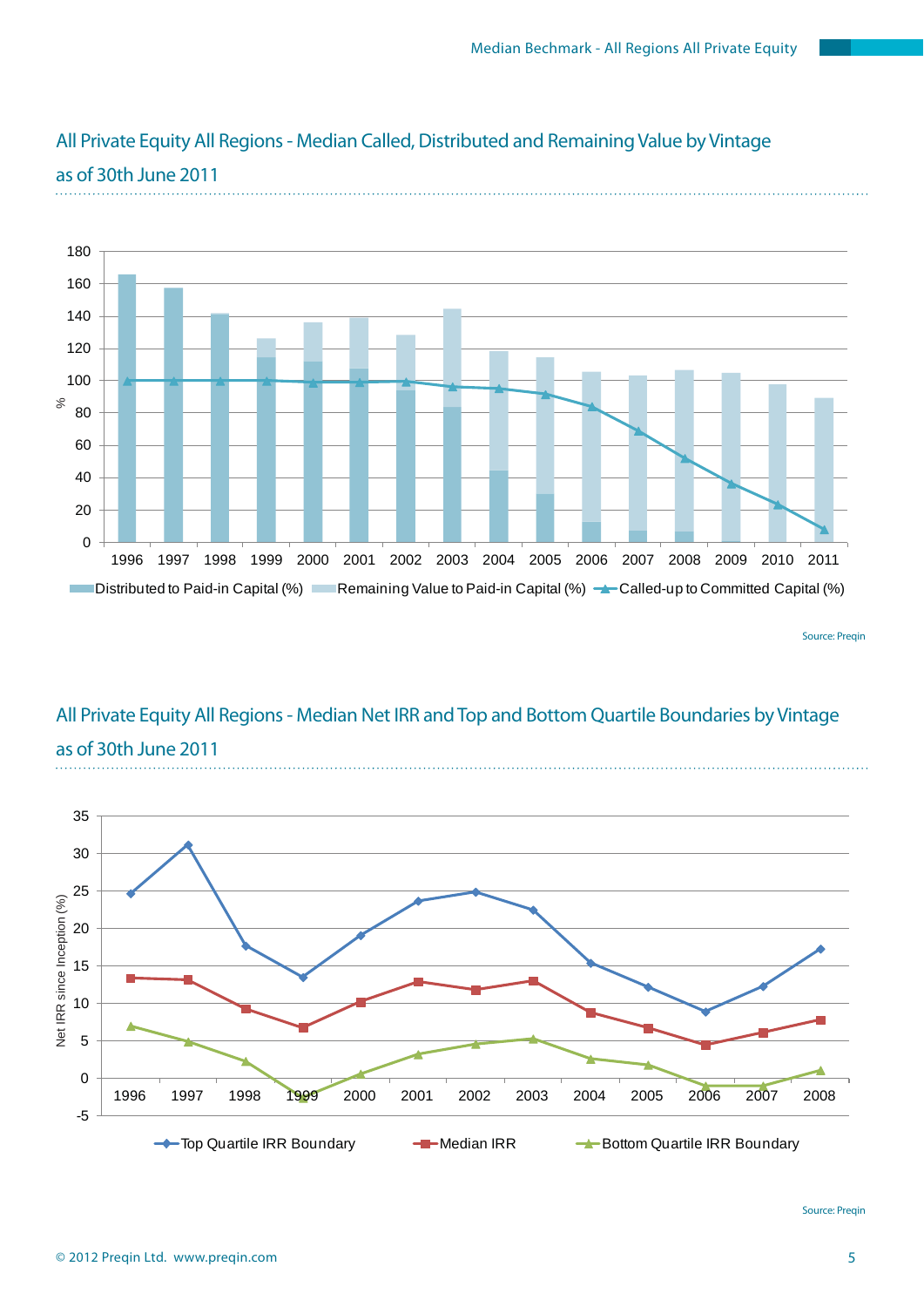#### Preqin Median Benchmarks: North American All Private Equity as of 30th June 2011

|         |                     |                 | <b>Median Fund</b>     |                          |      | <b>Mutliple Quartiles (X)</b> |                |      | IRR Quartiles (%) |                | IRR Max/Min (%) |          |  |
|---------|---------------------|-----------------|------------------------|--------------------------|------|-------------------------------|----------------|------|-------------------|----------------|-----------------|----------|--|
| Vintage | No.<br><b>Funds</b> | Called<br>(9/6) | Dist (%)<br><b>DPI</b> | Value (%)<br><b>RVPI</b> | Q1   | Median                        | Q <sub>3</sub> | Q1   | Median            | Q <sub>3</sub> | <b>Max</b>      | Min      |  |
| 2011    | 36                  | 8.7             | 0.0                    | 91.9                     | 1.00 | 0.92                          | 0.82           | n/m  | n/m               | n/m            | n/m             | n/m      |  |
| 2010    | 83                  | 22.0            | 0.0                    | 97.8                     | 1.13 | 0.99                          | 0.91           | n/m  | n/m               | n/m            | n/m             | n/m      |  |
| 2009    | 65                  | 35.0            | 4.3                    | 104.1                    | 1.29 | 1.09                          | 0.98           | n/m  | n/m               | n/m            | n/m             | n/m      |  |
| 2008    | 174                 | 52.2            | 8.3                    | 99.9                     | 1.31 | 1.13                          | 1.00           | 20.5 | 9.4               | 1.3            | 61.4            | $-70.4$  |  |
| 2007    | 211                 | 70.0            | 8.7                    | 94.7                     | 1.28 | 1.11                          | 0.96           | 12.2 | 6.8               | $-0.6$         | 129.2           | $-67.3$  |  |
| 2006    | 198                 | 84.3            | 14.0                   | 92.9                     | 1.26 | 1.13                          | 0.98           | 8.9  | 4.5               | $-0.9$         | 50.4            | $-100.0$ |  |
| 2005    | 160                 | 91.9            | 27.9                   | 85.5                     | 1.39 | 1.20                          | 1.01           | 11.2 | 6.5               | 1.7            | 42.0            | $-32.6$  |  |
| 2004    | 131                 | 95.5            | 42.9                   | 75.7                     | 1.59 | 1.28                          | 0.99           | 14.1 | 7.9               | 1.4            | 81.9            | $-30.7$  |  |
| 2003    | 87                  | 96.3            | 84.1                   | 60.6                     | 1.72 | 1.40                          | 1.19           | 20.2 | 11.8              | 4.7            | 59.6            | $-60.4$  |  |
| 2002    | 79                  | 99.5            | 85.7                   | 34.5                     | 1.79 | 1.44                          | 1.09           | 22.9 | 11.0              | 4.1            | 79.0            | $-47.2$  |  |
| 2001    | 102                 | 100.0           | 101.5                  | 31.0                     | 1.65 | 1.35                          | 1.05           | 19.4 | 7.7               | 1.2            | 95.3            | $-27.0$  |  |
| 2000    | 156                 | 98.5            | 103.5                  | 27.9                     | 1.70 | 1.34                          | 0.93           | 17.8 | 8.3               | $-0.1$         | 73.0            | $-40.0$  |  |
| 1999    | 111                 | 100.0           | 106.8                  | 11.8                     | 1.67 | 1.31                          | 0.74           | 12.5 | 6.5               | $-5.3$         | 28.4            | $-28.1$  |  |
| 1998    | 90                  | 100.0           | 131.9                  | 0.8                      | 1.79 | 1.39                          | 0.99           | 15.8 | 8.8               | 1.0            | 514.3           | -34.4    |  |
| 1997    | 87                  | 100.0           | 158.0                  | 0.0                      | 2.50 | 1.61                          | 1.20           | 29.1 | 12.7              | 3.8            | 267.8           | $-26.7$  |  |
| 1996    | 76                  | 100.0           | 164.0                  | 0.0                      | 2.21 | 1.66                          | 1.31           | 24.7 | 12.7              | 6.8            | 147.4           | $-33.3$  |  |
| 1995    | 66                  | 100.0           | 187.9                  | 0.0                      | 2.52 | 1.89                          | 1.44           | 32.7 | 21.0              | 10.0           | 447.4           | $-19.9$  |  |
| 1994    | 61                  | 100.0           | 183.0                  | 0.0                      | 2.74 | 1.80                          | 1.31           | 32.6 | 18.5              | 7.1            | 94.1            | $-22.0$  |  |
| 1993    | 59                  | 100.0           | 231.2                  | 0.0                      | 3.28 | 2.31                          | 1.48           | 39.8 | 22.8              | 11.7           | 105.7           | $-14.8$  |  |
| 1992    | 44                  | 100.0           | 177.5                  | 0.0                      | 2.94 | 1.78                          | 1.36           | 36.7 | 18.2              | 9.2            | 110.4           | -49.9    |  |
| 1991    | 26                  | 100.0           | 222.0                  | 0.0                      | 3.65 | 2.22                          | 1.71           | 42.9 | 16.4              | 10.9           | 346.4           | $-0.5$   |  |
| 1990    | 40                  | 100.0           | 207.9                  | 0.0                      | 2.62 | 2.08                          | 1.55           | 25.1 | 16.9              | 7.8            | 74.4            | $-35.9$  |  |
| 1989    | 61                  | 100.0           | 235.1                  | 0.0                      | 3.41 | 2.35                          | 1.60           | 33.6 | 16.4              | 10.3           | 198.5           | $-42.1$  |  |
| 1988    | 42                  | 100.0           | 215.6                  | 0.0                      | 3.11 | 2.20                          | 1.64           | 31.0 | 16.9              | 9.7            | 54.5            | 1.2      |  |
| 1987    | 35                  | 100.0           | 230.5                  | 0.0                      | 3.77 | 2.31                          | 1.36           | 21.4 | 15.9              | 4.4            | 30.3            | $-12.4$  |  |
| 1986    | 31                  | 100.0           | 183.4                  | 0.0                      | 2.35 | 1.83                          | 1.30           | 16.2 | 9.2               | 3.9            | 65.0            | $-4.9$   |  |
| 1985    | 30                  | 100.0           | 185.5                  | 0.0                      | 2.83 | 1.86                          | 1.43           | 17.5 | 13.0              | 6.4            | 40.7            | $-3.0$   |  |
| 1984    | 26                  | 100.0           | 208.6                  | 0.0                      | 3.07 | 2.09                          | 1.57           | 18.6 | 13.1              | 7.5            | 96.2            | 5.7      |  |
| 1983    | 20                  | 100.0           | 181.3                  | 0.0                      | 2.80 | 1.81                          | 1.57           | 25.4 | 9.9               | 5.5            | 51.6            | $-3.5$   |  |
| 1982    | 11                  | 100.0           | 176.7                  | 0.0                      | 2.06 | 1.77                          | 1.69           | 25.3 | 9.3               | 7.0            | 64.3            | $-1.6$   |  |
| 1981    | 10                  | 100.0           | 152.3                  | 0.0                      | 1.99 | 1.52                          | 1.01           | 24.3 | 11.3              | 3.3            | 67.4            | $-0.3$   |  |
| 1980    | 11                  | 100.0           | 234.6                  | 0.0                      | 4.30 | 2.35                          | 2.14           | 25.8 | 14.2              | 12.0           | 50.6            | $-4.3$   |  |

Source: Preqin

Preqin Median Benchmarks: North America All Private Equity is calculated using data for 2,419 funds of vintages between 1980 and 2011 with performance as of 30th June 2011 and includes liquidated funds. Preqin holds performance data for more than 3,870 North American private equity funds. All returns are net of management fees, expenses and carry.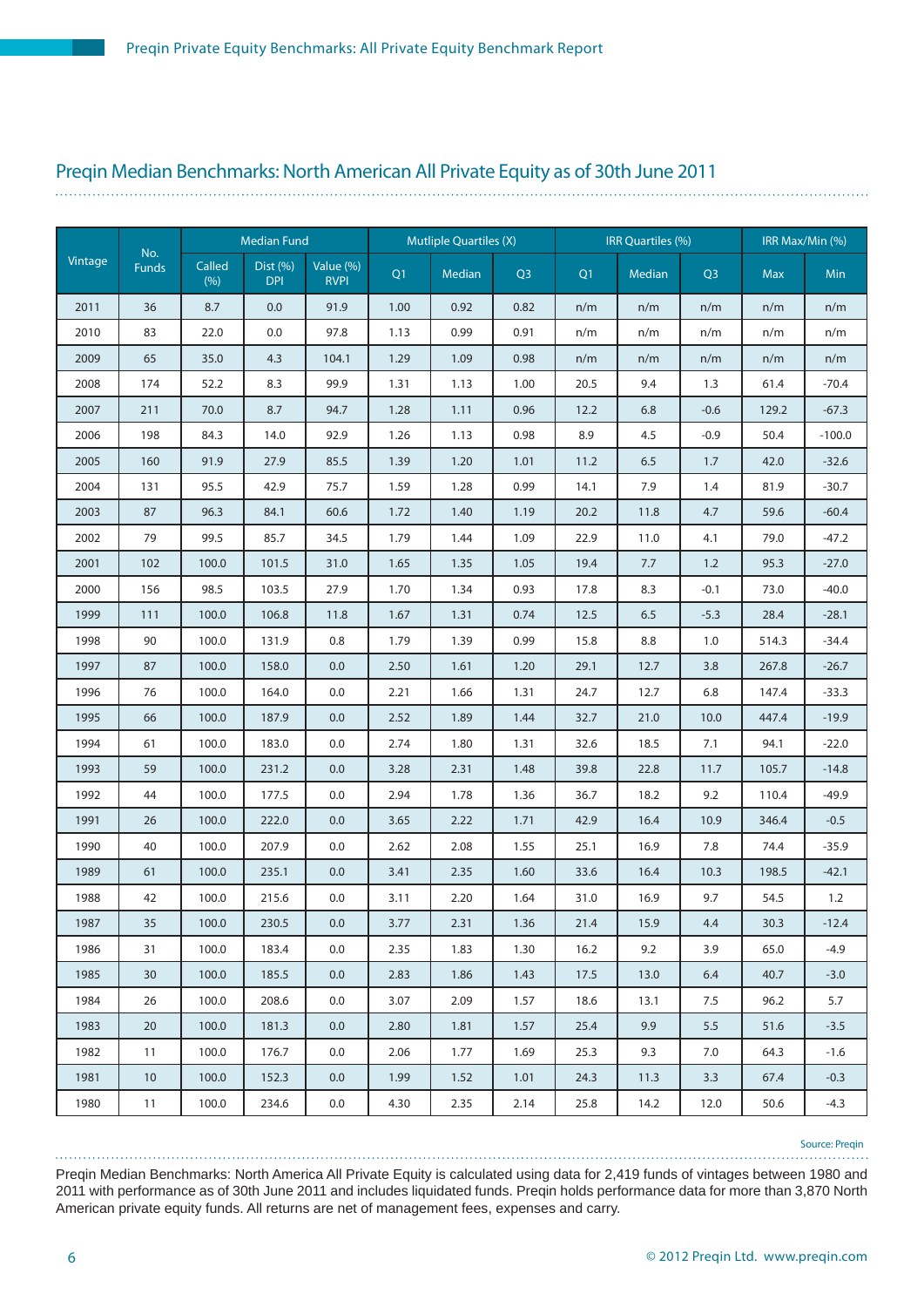

## North American All Private Equity - Median Called, Distributed and Remaining Value by Vintage as of 30th June 2011

Source: Preqin

# North American All Private Equity - Median Net IRR and Top and Bottom Quartile Boundaries by Vintage as of 30th June 2011



Source: Preqin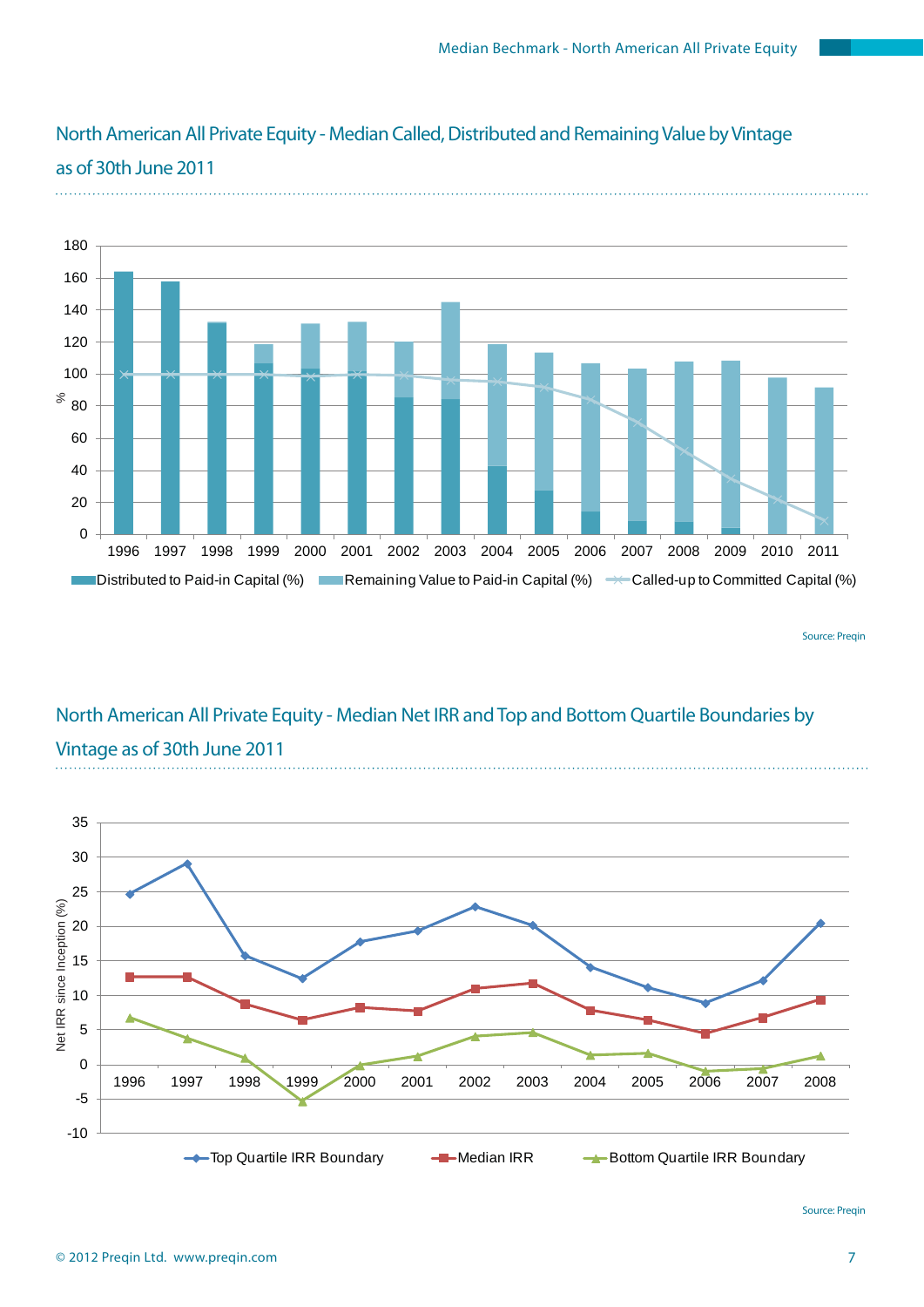#### Preqin Median Benchmarks: European All Private Equity as of 30th June 2011

|         |                     |               | <b>Median Fund</b>     |                          |      | <b>Mutliple Quartiles (X)</b> |                |      | IRR Quartiles (%) |                |            | IRR Max/Min (%) |
|---------|---------------------|---------------|------------------------|--------------------------|------|-------------------------------|----------------|------|-------------------|----------------|------------|-----------------|
| Vintage | No.<br><b>Funds</b> | Called<br>(%) | Dist (%)<br><b>DPI</b> | Value (%)<br><b>RVPI</b> | Q1   | Median                        | Q <sub>3</sub> | Q1   | Median            | Q <sub>3</sub> | <b>Max</b> | Min             |
| 2011    | 17                  | 7.0           | 0.0                    | 77.0                     | 1.01 | 0.77                          | 0.36           | n/m  | n/m               | n/m            | n/m        | n/m             |
| 2010    | 23                  | 32.0          | 0.0                    | 100.0                    | 1.16 | 1.01                          | 0.97           | n/m  | n/m               | n/m            | n/m        | n/m             |
| 2009    | 34                  | 38.8          | 0.0                    | 105.7                    | 1.27 | 1.12                          | 0.91           | n/m  | n/m               | n/m            | n/m        | n/m             |
| 2008    | 47                  | 49.3          | 6.0                    | 95.8                     | 1.22 | 1.09                          | 0.96           | 10.9 | 7.0               | $-0.2$         | 46.1       | $-24.3$         |
| 2007    | 69                  | 65.0          | 1.5                    | 94.8                     | 1.17 | 1.05                          | 0.94           | 8.5  | 3.0               | $-2.6$         | 53.7       | $-33.2$         |
| 2006    | 64                  | 82.8          | 8.9                    | 89.9                     | 1.20 | 1.05                          | 0.89           | 6.9  | 2.1               | $-2.9$         | 28.0       | $-30.9$         |
| 2005    | 54                  | 89.7          | 28.7                   | 84.8                     | 1.42 | 1.17                          | 1.02           | 10.5 | 6.0               | 1.6            | 76.9       | $-24.6$         |
| 2004    | 34                  | 93.0          | 49.0                   | 78.7                     | 1.70 | 1.37                          | 1.08           | 28.5 | 9.5               | 4.9            | 81.7       | $-26.6$         |
| 2003    | 27                  | 96.2          | 81.2                   | 70.3                     | 2.02 | 1.58                          | 1.37           | 28.5 | 15.6              | 9.6            | 59.0       | $-6.5$          |
| 2002    | 27                  | 99.0          | 113.3                  | 35.0                     | 2.17 | 1.57                          | 1.34           | 33.4 | 15.7              | 6.8            | 72.0       | $-14.6$         |
| 2001    | 37                  | 98.1          | 127.9                  | 21.6                     | 2.26 | 1.60                          | 1.40           | 27.7 | 15.8              | 10.7           | 70.0       | $-7.4$          |
| 2000    | 45                  | 99.2          | 137.7                  | 10.1                     | 2.34 | 1.64                          | 1.00           | 24.7 | 13.6              | 4.8            | 36.5       | $-13.0$         |
| 1999    | 20                  | 99.4          | 131.8                  | 13.9                     | 1.80 | 1.52                          | 1.14           | 23.6 | 10.5              | 6.0            | 39.7       | $-1.8$          |
| 1998    | 23                  | 100.0         | 152.6                  | 1.0                      | 2.06 | 1.53                          | 1.22           | 18.6 | 10.9              | 3.8            | 31.3       | $-3.2$          |
| 1997    | 31                  | 100.0         | 162.8                  | 0.0                      | 2.16 | 1.66                          | 1.13           | 31.9 | 15.2              | 3.3            | 168.5      | $-20.8$         |
| 1996    | 12                  | 99.6          | 187.1                  | 0.0                      | 2.50 | 1.87                          | 1.49           | 45.4 | 21.3              | 14.0           | 76.0       | 8.4             |
| 1995    | 11                  | 100.0         | 173.2                  | 0.0                      | 2.16 | 1.73                          | 1.13           | 39.2 | 22.3              | 18.8           | 76.2       | 1.8             |
| 1994    | 16                  | 100.0         | 188.5                  | 0.0                      | 2.69 | 1.90                          | 1.45           | 55.4 | 43.8              | 12.4           | 56.1       | 10.1            |
| 1993    | 12                  | 100.0         | 185.5                  | 0.0                      | 3.07 | 1.86                          | 1.60           | n/a  | 15.7              | n/a            | 52.0       | 0.8             |
| 1992    | 15                  | 100.0         | 170.6                  | 0.0                      | 2.36 | 1.71                          | 1.24           | 25.8 | 18.7              | 9.2            | 53.6       | 4.8             |
| 1991    | $7^{\circ}$         | 100.0         | 248.0                  | 0.0                      | n/a  | 2.48                          | n/a            | n/a  | 25.6              | n/a            | 31.1       | 25.0            |

Source: Preqin

Preqin Median Benchmarks: Europe All Private Equity is calculated using data for 625 funds of vintages between 1991 and 2011 with performance as of 30th June 2011 and includes liquidated funds. Preqin holds performance data for more than 1,760 European private equity funds. All returns are net of management fees, expenses and carry.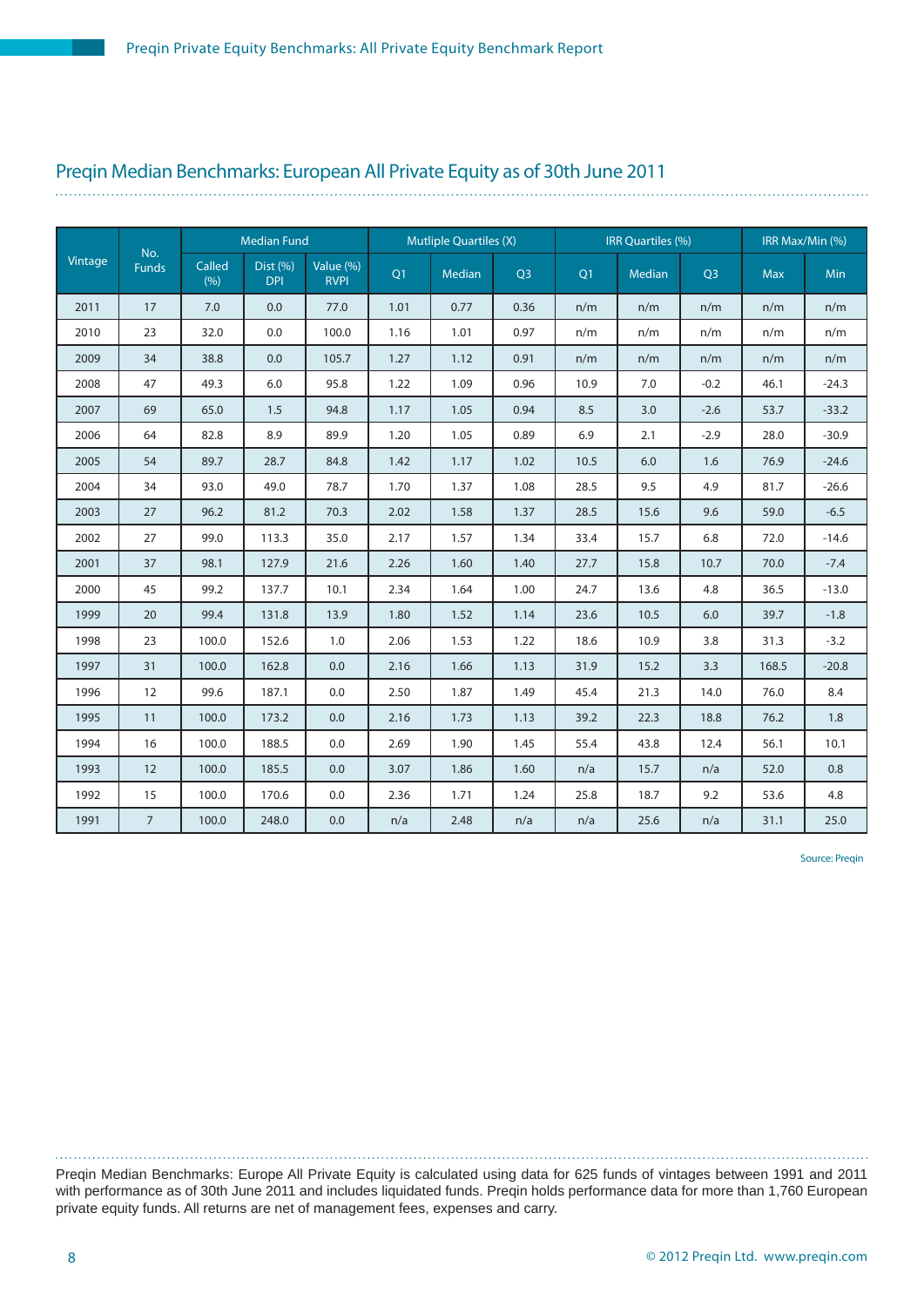

# European All Private Equity - Median Called, Distributed and Remaining Value by Vintage

Source: Preqin

# European All Private Equity - Median Net IRR and Top and Bottom Quartile Boundaries by Vintage as of 30th June 2011



# as of 30th June 2011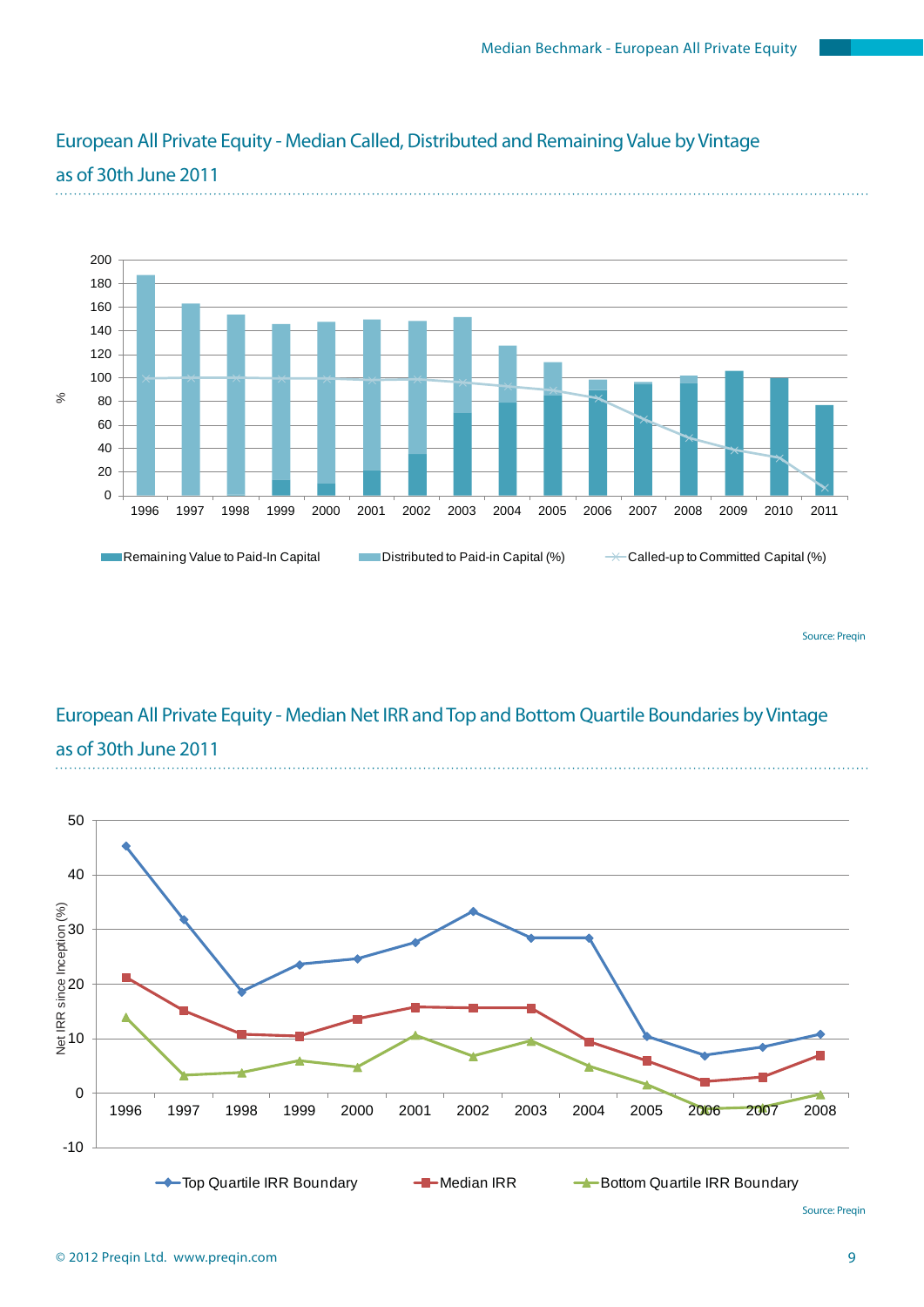#### Preqin Weighted Benchmarks: All Regions, Europe and North America as of 30th June 2011

|         |                          | <b>All Regions</b> | <b>North America</b>            |                  |                                 | Europe           |
|---------|--------------------------|--------------------|---------------------------------|------------------|---------------------------------|------------------|
| Vintage | Weighted Multiple<br>(x) | Weighted IRR (%)   | <b>Weighted Multiple</b><br>(x) | Weighted IRR (%) | <b>Weighted Multiple</b><br>(x) | Weighted IRR (%) |
| 2011    | 0.71                     | n/m                | 0.79                            | n/m              | 0.35                            | n/m              |
| 2010    | 1.04                     | n/m                | 1.03                            | n/m              | 1.12                            | n/m              |
| 2009    | 1.17                     | n/m                | 1.22                            | n/m              | 1.11                            | n/m              |
| 2008    | 1.16                     | 9.0                | 1.18                            | 9.9              | 1.12                            | 6.9              |
| 2007    | 1.14                     | 5.5                | 1.17                            | 6.5              | 1.04                            | 1.4              |
| 2006    | 1.09                     | 2.7                | 1.11                            | 3.3              | 1.02                            | 0.1              |
| 2005    | 1.28                     | 7.8                | 1.28                            | 7.1              | 1.32                            | 10.2             |
| 2004    | 1.53                     | 14.7               | 1.48                            | 12.0             | 1.69                            | 24.7             |
| 2003    | 1.75                     | 19.2               | 1.70                            | 17.6             | 1.93                            | 24.8             |
| 2002    | 1.66                     | 19.9               | 1.58                            | 16.9             | 1.84                            | 27.3             |
| 2001    | 1.79                     | 19.4               | 1.63                            | 16.6             | 2.09                            | 24.4             |
| 2000    | 1.47                     | 10.5               | 1.40                            | 9.2              | 1.89                            | 17.6             |
| 1999    | 1.36                     | 6.2                | 1.28                            | 4.4              | 1.77                            | 18.1             |
| 1998    | 1.56                     | 9.1                | 1.43                            | 7.8              | 1.96                            | 15.5             |
| 1997    | 1.84                     | 18.8               | 1.87                            | 17.6             | 1.87                            | 30.5             |
| 1996    | 1.78                     | 13.3               | 1.86                            | 14.0             | 1.77                            | 15.4             |
| 1995    | 2.36                     | 23.3               | 2.43                            | 23.4             | 2.24                            | 33.1             |
| 1994    | 2.25                     | 31.6               | 2.65                            | 26.0             | 1.89                            | 44.0             |
| 1993    | 2.88                     | 24.7               | 2.97                            | 25.5             | 2.22                            | 18.4             |
| 1992    | 2.51                     | 24.1               | 2.71                            | 27.1             | 2.04                            | 17.7             |
| 1991    | 2.98                     | 29.6               | 3.24                            | 32.5             | 2.52                            | 26.7             |

Source: Preqin

Preqin Weighted Benchmarks: All Regions, North America and Europe All Private Equity are calculated using performance data as of 31st March 2011 for 3,186 private equity funds of vintages between 1991 and 2011.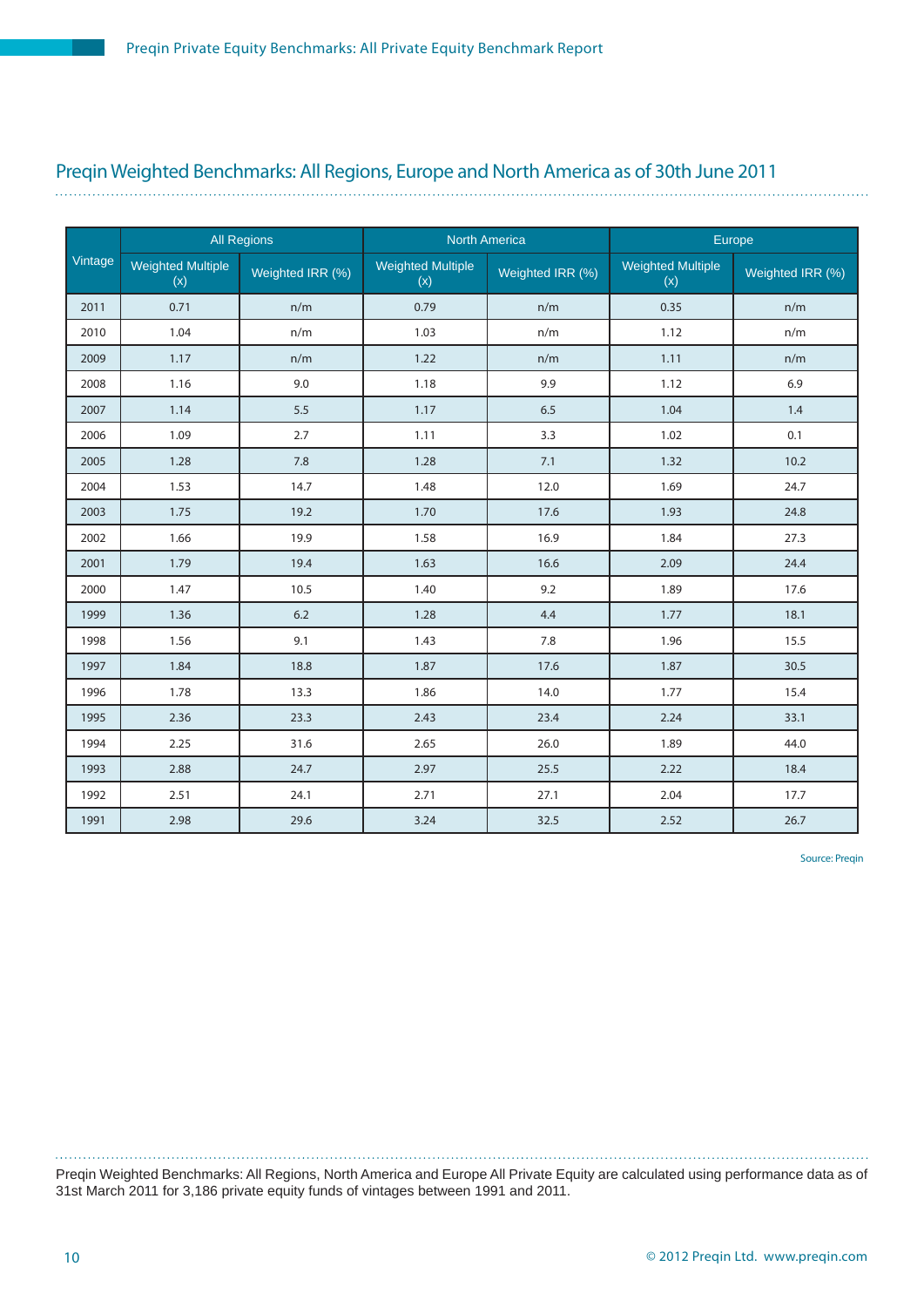

## All Private Equity Funds All Regions - Money Weighted IRR by Vintage as of 30th June 2011

All Private Equity Funds All Regions - Money Weighted Multiple by Vintage as of 30th June 2011

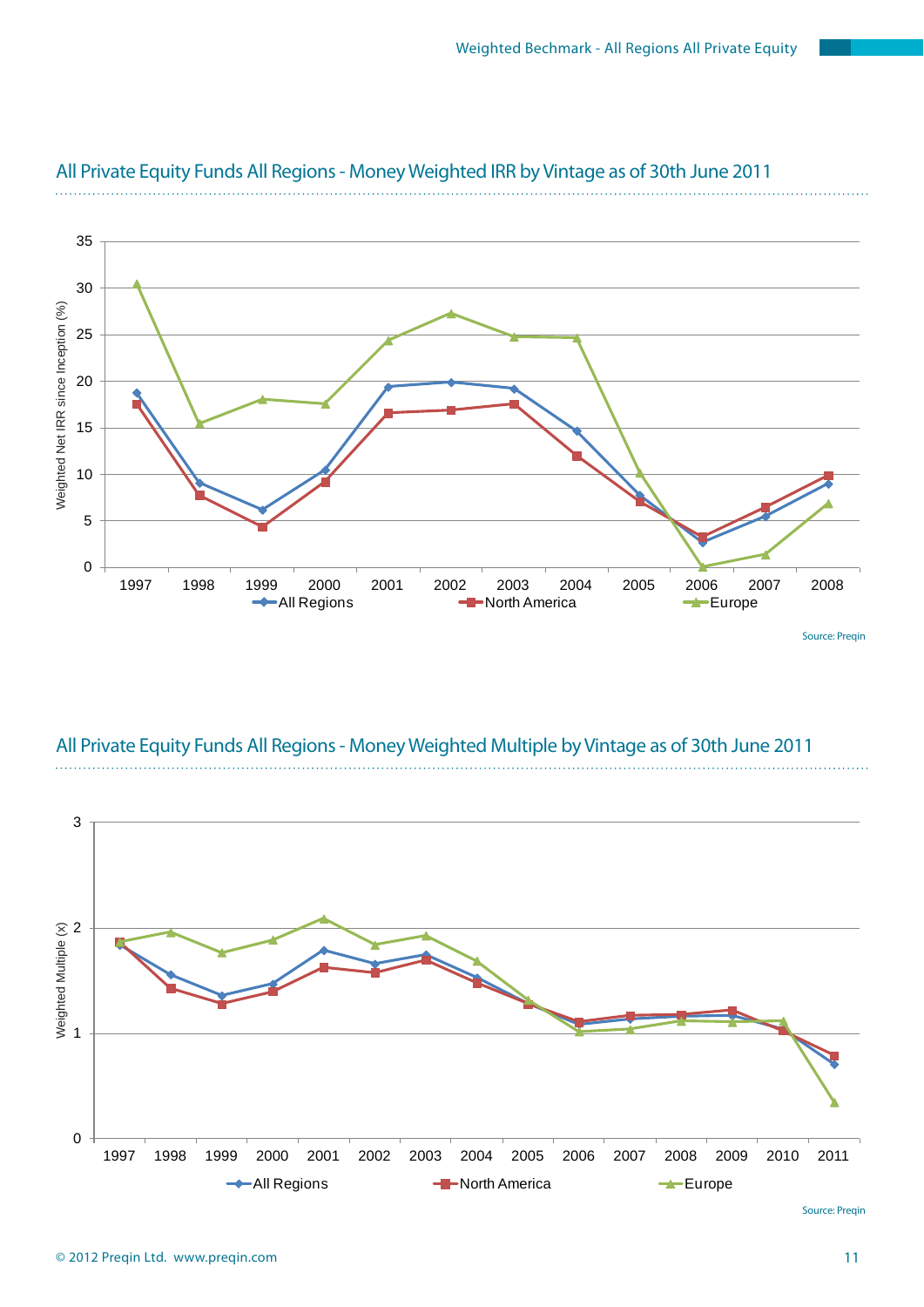### Preqin Pooled IRRs: All Regions, North American and European All Private Equity

| Vintage | All Regions Pooled IRR (%) | Europe Pooled IRR (%) | North America Pooled IRR (%) |
|---------|----------------------------|-----------------------|------------------------------|
| 2011    | n/m                        | n/m                   | n/m                          |
| 2010    | n/m                        | n/m                   | n/m                          |
| 2009    | 7.7                        | 9.4                   | 7.1                          |
| 2008    | 9.9                        | 5.1                   | 11.7                         |
| 2007    | 3.3                        | 2.1                   | 5.0                          |
| 2006    | 2.0                        | $-0.1$                | 2.2                          |
| 2005    | 7.7                        | 9.4                   | 7.5                          |
| 2004    | 14.3                       | 22.3                  | 12.4                         |
| 2003    | 17.1                       | 15.0                  | 17.6                         |
| 2002    | 20.6                       | 29.9                  | 15.9                         |
| 2001    | 19.1                       | 23.8                  | 16.5                         |
| 2000    | 11.4                       | 23.5                  | 9.9                          |
| 1999    | 7.0                        | 16.3                  | 3.9                          |
| 1998    | 9.2                        | 15.0                  | 7.4                          |
| 1997    | 11.1                       | 17.2                  | 9.9                          |
| 1996    | 13.6                       | 11.5                  | 15.5                         |

Source: Preqin

Preqin Pooled Benchmarks: All Regions, North America and Europe All Private Equity are calculated using cash flow data for 1,916 private equity funds.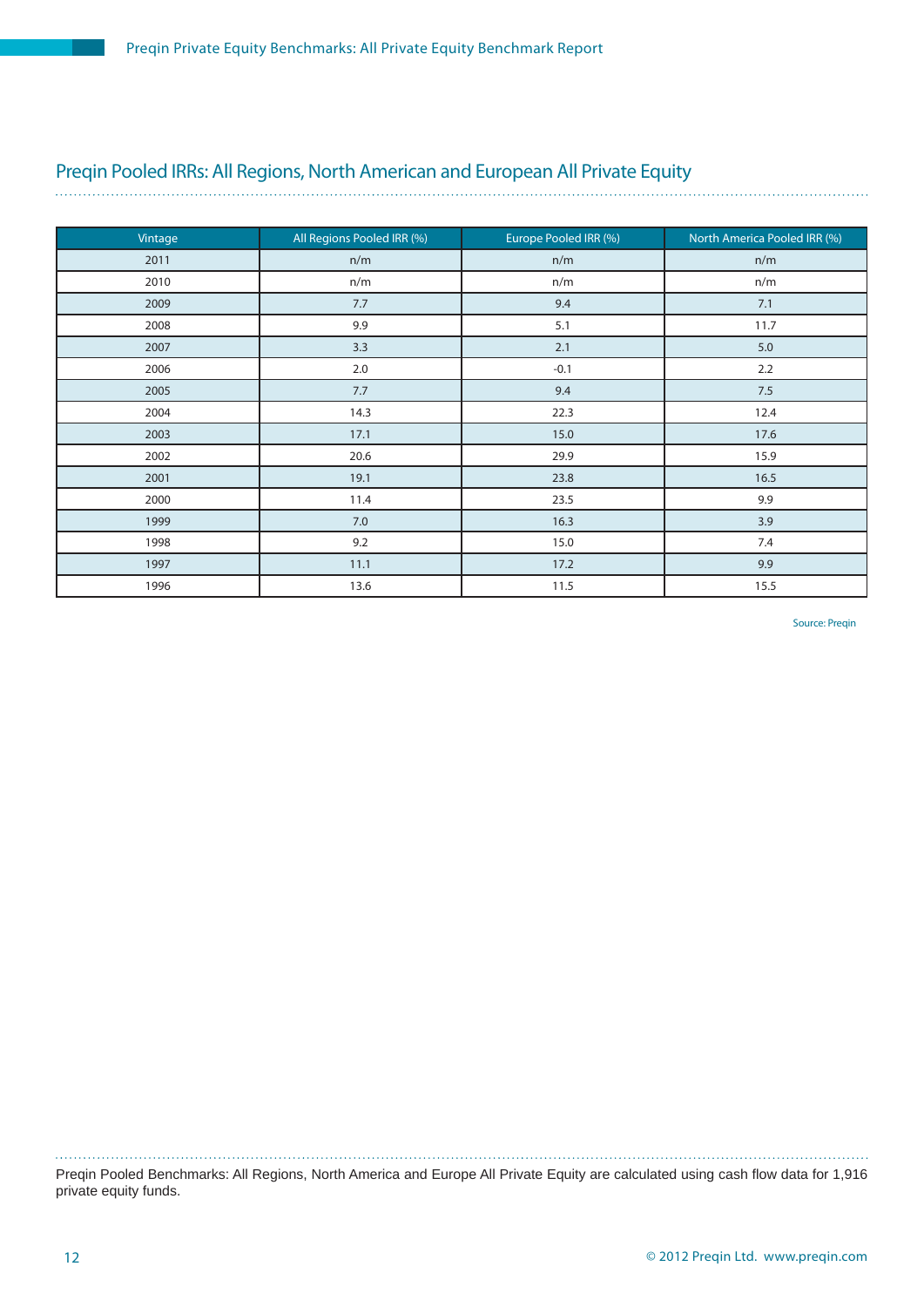

### All Private Equity All Regions - Pooled IRR by Vintage

. . . . . . . . . . . . .

Source: Preqin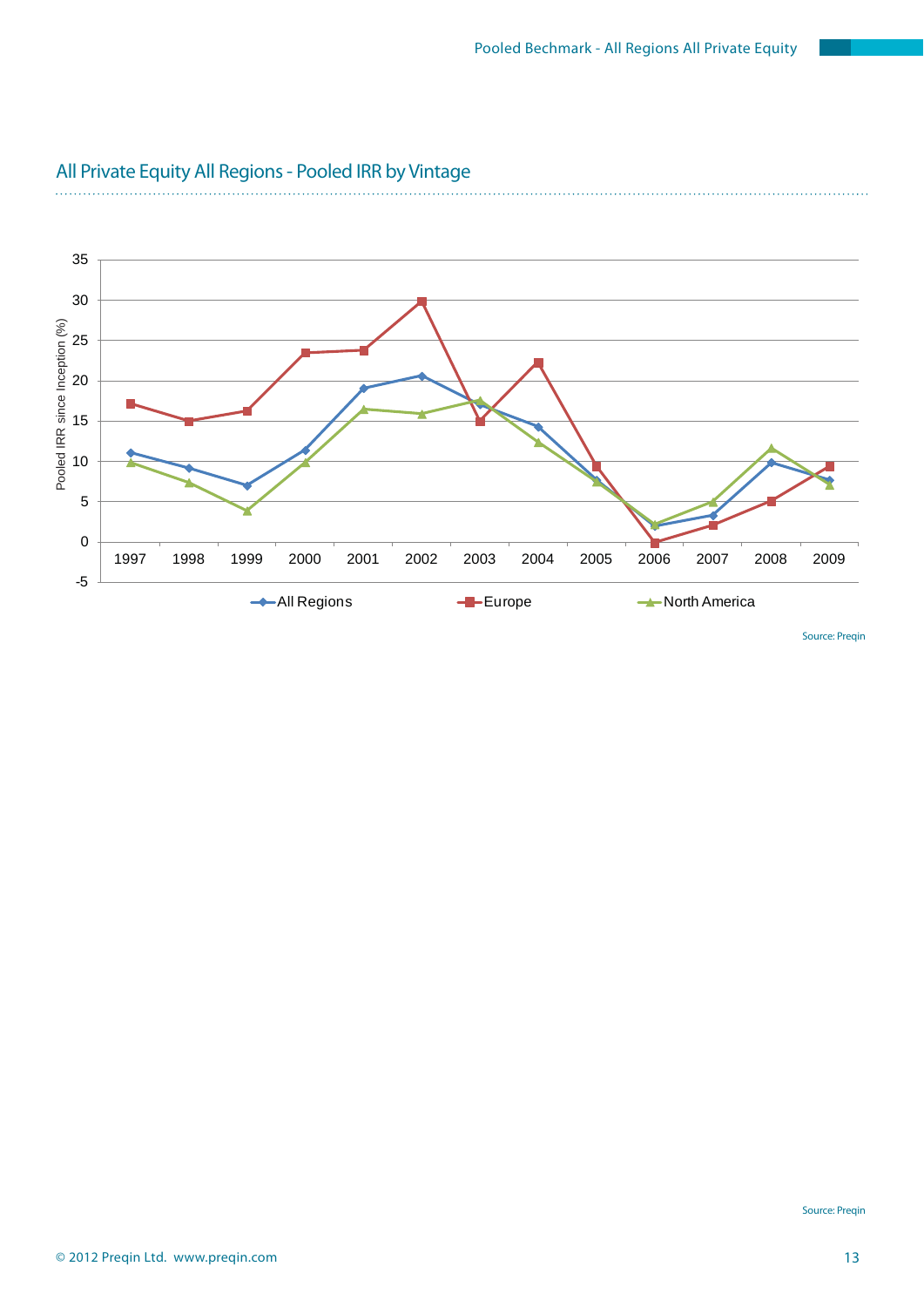### Horizon IRRs by Fund Type as of 30 June 2011

| <b>Horizon</b>      | <b>All Private Equity</b> | <b>Buyout</b> | Venture | <b>Fund of Funds</b> | Mezzanine |
|---------------------|---------------------------|---------------|---------|----------------------|-----------|
| 1 Year to Jun 2011  | 24.1                      | 25.1          | 20.6    | 16.2                 | 13.2      |
| 3 Years to Jun 2011 | 5.4                       | 5.3           | 3.0     | 3.8                  | 3.4       |
| 5 Years to Jun 2011 | 9.5                       | 11.2          | 4.6     | 7.9                  | 8.3       |

#### Horizon IRRs by Fund Type as of 30 June 2011



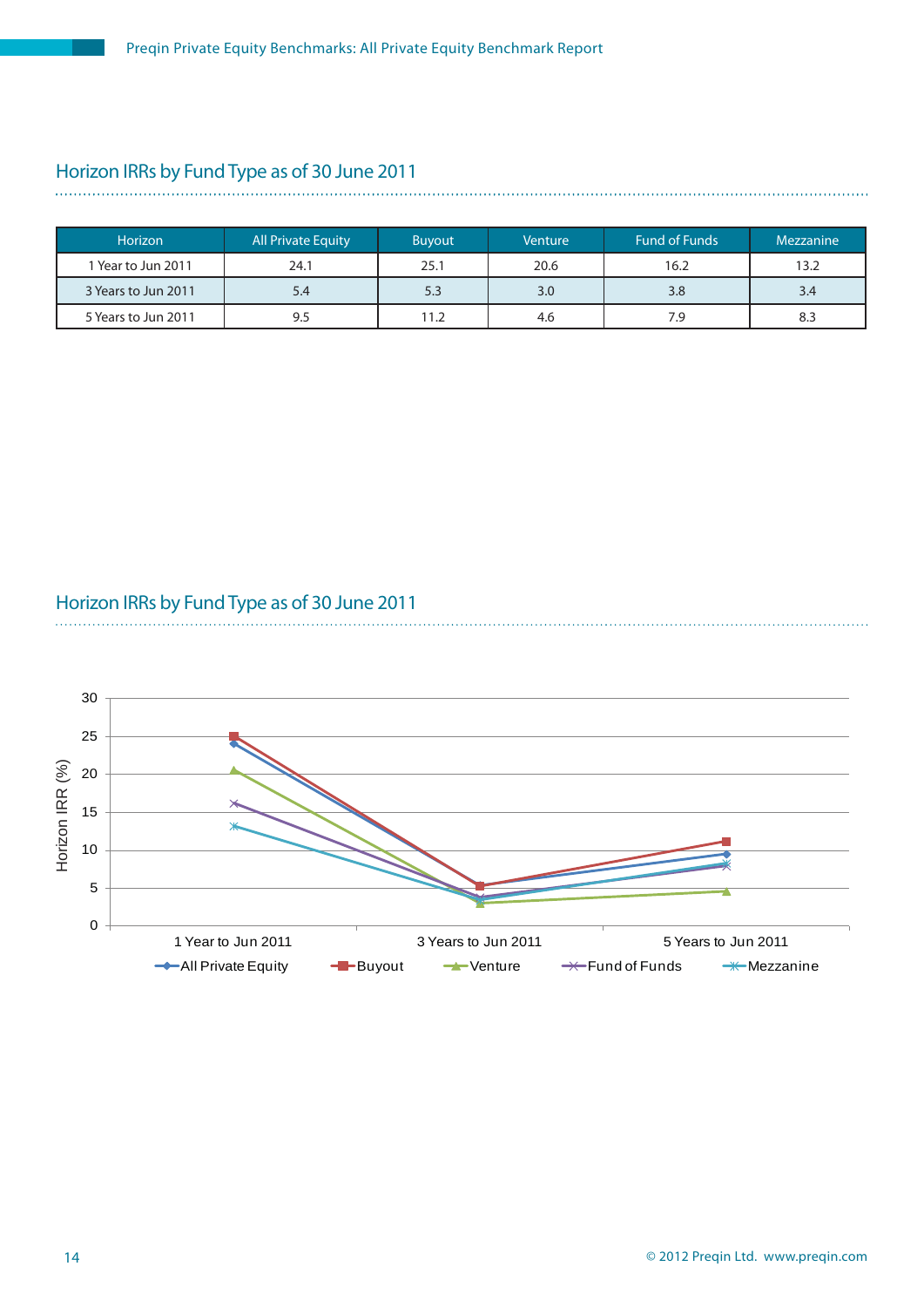|                    | All     | <b>Buyout</b> | <b>Venture</b> | <b>Fund of Funds</b> | Mezzanine |
|--------------------|---------|---------------|----------------|----------------------|-----------|
| 1 Year to Dec 2000 | 10.1    | 3.6           | 38.1           | $-1.3$               | 14.0      |
| 1 Year to Dec 2001 | $-2.7$  | $-3.2$        | $-34.3$        | $-5.2$               | 13.8      |
| 1 Year to Dec 2002 | $-9.1$  | $-4.0$        | $-31.6$        | $-23.2$              | $-2.1$    |
| 1 Year to Dec 2003 | 17.5    | 24.3          | $-6.0$         | $-15.1$              | 6.8       |
| 1 Year to Dec 2004 | 25.0    | 30.3          | 7.1            | 7.5                  | 20.4      |
| 1 Year to Dec 2005 | 27.0    | 29.7          | 4.5            | 16.9                 | 13.6      |
| 1 Year to Dec 2006 | 29.1    | 32.3          | 15.8           | 17.9                 | 31.7      |
| 1 Year to Dec 2007 | 26.0    | 30.7          | 21.3           | 23.2                 | 18.8      |
| 1 Year to Dec 2008 | $-27.6$ | $-31.0$       | $-16.2$        | $-12.0$              | 4.0       |
| 1 Year to Dec 2009 | 13.8    | 16.7          | 5.0            | 0.2                  | 2.3       |
| 1 Year to Dec 2010 | 18.8    | 22.6          | 10.9           | 13.3                 | 8.6       |
| 1 Year to Jun 2011 | 24.1    | 25.1          | 20.6           | 16.2                 | 13.2      |

#### One-Year Rolling Horizon IRRs by Fund Type

Source: Preqin

#### One-Year Rolling Horizon IRRs by Fund Type



Source: Preqin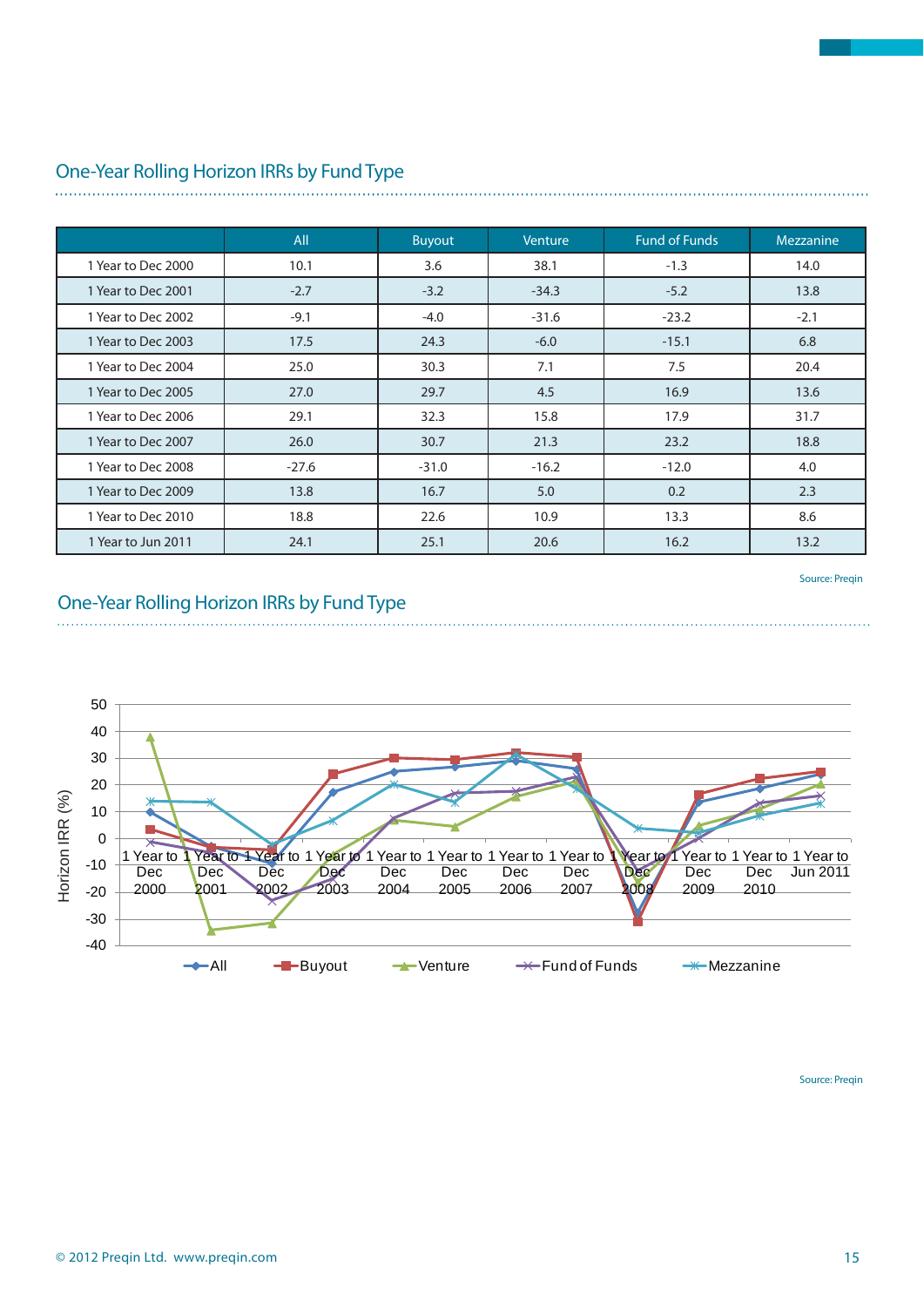# Three-Year Rolling Horizon IRRs by Fund Type

|                     | All    | <b>Buyout</b> | Venture | <b>Fund of Funds</b> | Mezzanine |
|---------------------|--------|---------------|---------|----------------------|-----------|
| 3 Years to Dec 2000 | 14.9   | 11.7          | 62.4    | 21.9                 | 16.8      |
| 3 Years to Dec 2001 | 10.6   | 4.0           | 87.3    | 8.9                  | 12.2      |
| 3 Years to Dec 2002 | $-4.9$ | $-4.9$        | $-17.6$ | $-13.1$              | 1.2       |
| 3 Years to Dec 2003 | 4.3    | 6.0           | $-19.0$ | $-10.6$              | 5.4       |
| 3 Years to Dec 2004 | 10.2   | 15.8          | $-8.5$  | $-4.5$               | 7.2       |
| 3 Years to Dec 2005 | 23.0   | 27.8          | 3.0     | 8.3                  | 12.6      |
| 3 Years to Dec 2006 | 26.2   | 30.4          | 8.6     | 20.3                 | 19.0      |
| 3 Years to Dec 2007 | 30.2   | 34.4          | 14.3    | 23.5                 | 21.1      |
| 3 Years to Dec 2008 | 11.3   | 14.1          | 5.4     | 7.0                  | 26.5      |
| 3 Years to Dec 2009 | 0.3    | 0.2           | 0.3     | 1.3                  | 6.5       |
| 3 Years to Dec 2010 | 0.8    | 0.9           | $-0.7$  | 0.8                  | 3.4       |
| 3 Years to Jun 2011 | 5.4    | 5.3           | 3.0     | 3.8                  | 3.4       |

#### Three-Year Rolling Horizon IRRs by Fund Type

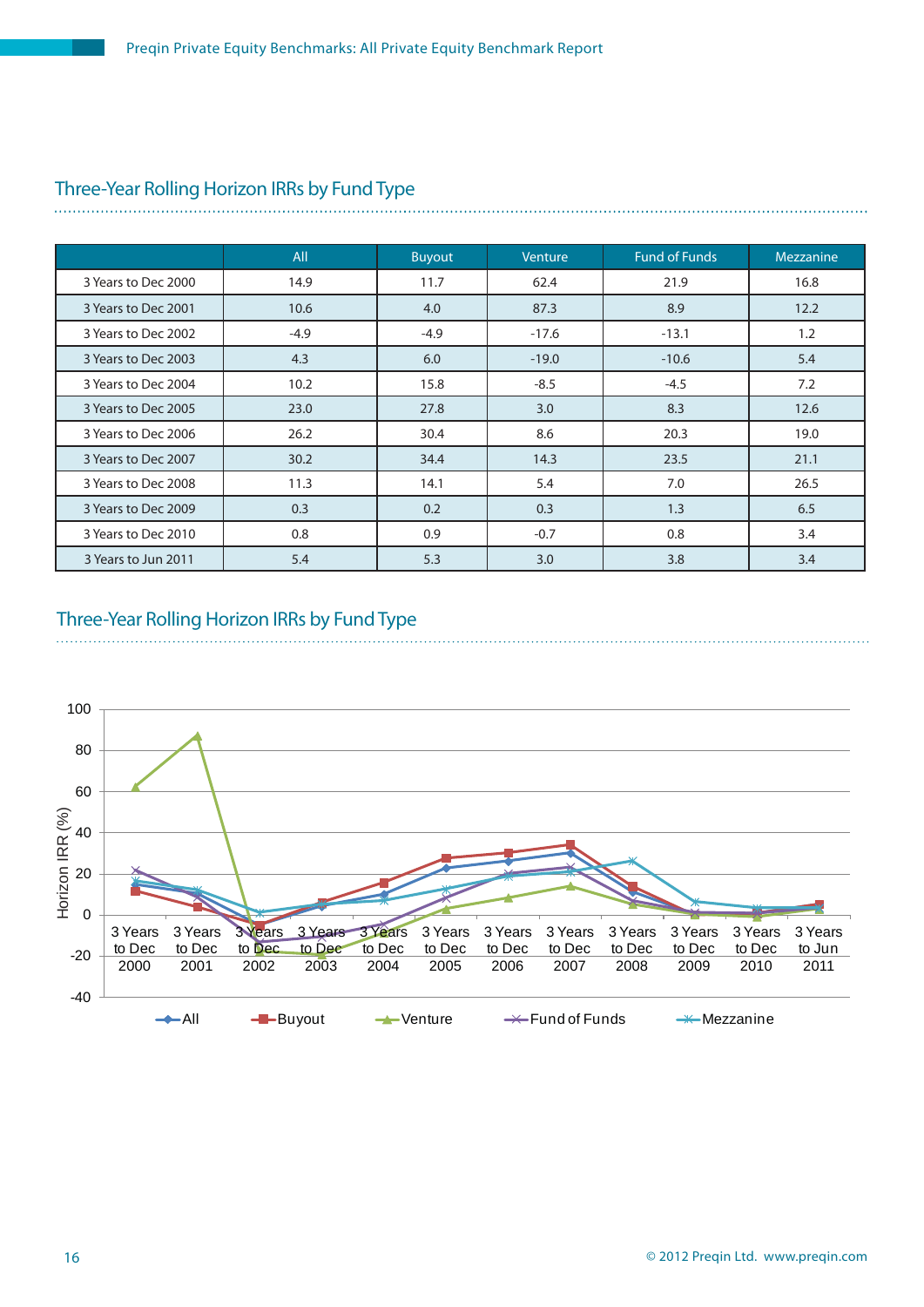Performance Analyst is the most comprehensive, detailed source of private equity performance data available today. Preqin's team of analysts collect and monitor data from a number of different sources, including from GPs themselves, in order to provide the most comprehensive private equity performance data available.

All of our Performance Data conforms to the same standardized metrics, with all data representing net-to-LP returns. We currently hold transparent net-to-LP performance data for over 5,600 private equity funds of all types and geographic focus. In terms of aggregate value, this represents around 70% of all capital ever raised.

This high level of coverage enables us to produce the most meaningful benchmarking and comparative tools available in the industry.

#### **Key features of this powerful database include:**

- View performance data online: for private equity funds worldwide. Compare individual funds against each other and the appropriate benchmarks.
- Compare funds of all types: venture, buyout, mezzanine, distressed, special situations, real estate, natural resources; fund-of-funds, secondary.
- Assess key performance data for each fund: size, vintage, type, called-up, distributed, unrealised value, multiple, IRR.
- View historic performance for over 28,000 data points to assess how performance data has changed overtime (Premium access required).
- Keep current with developments: with monthly updates you always have access to the latest data.
- View cash flow graphs for over 1,800 funds: assess how quickly funds have called and distributed capital and what their net cash flow position is.
- Select, compare and analyse: funds according to your criteria: by type, size, vintage year etc.
- Assess each firm's long term track record: quartile performance over several fund generations.
- Median, pool, weighted and average Benchmarks: view fully transparent market benchmarks by fund type and region focus. Benchmarks data is available for called-up, distribution, value and top, median and bottom quartile IRRs and multiples.
- Top Performing GPs: view a list of firms that have consistently had funds ranked in the 1st and 2nd quartiles.
- Download: data to spreadsheet for further analysis (Premium access required).
- Create a tailored peer group: of funds for comparative purposes.

| Data                | <b>Cash Flow Charts</b>           | <b>Historic Data</b> |                |                        |                           |                 |                 |
|---------------------|-----------------------------------|----------------------|----------------|------------------------|---------------------------|-----------------|-----------------|
|                     |                                   |                      |                |                        |                           |                 |                 |
| <b>FUND DETAILS</b> |                                   |                      |                |                        |                           |                 |                 |
| Vintage             | Type                              | Size (Mn)            |                | Firm                   |                           | As At:          | Quartile:       |
| 2001                | Buyout                            | 3,742.0 USD          |                | Apollo Management      |                           | 31-Dec-2008     | 13t             |
|                     | <b>Industry Focus: Any</b>        |                      |                |                        |                           |                 |                 |
|                     | Location Focus: US, North America |                      |                |                        |                           |                 |                 |
|                     | Performance Overview              |                      | Called<br>(96) | Distributed<br>(%) DPI | Rem. Value<br>$(96)$ RVPI | Multiple<br>(X) | Net IRR<br>(96) |
| Apollo Investment V |                                   |                      | 92.3           | 191.0                  | 59.9                      | 2.51            | 40.1            |
|                     |                                   |                      |                |                        |                           |                 |                 |
|                     | Median Fund: 2001 / US / Buyout   |                      | 92.3           | 124.5                  | 52.5                      | 1.90            | 24.0            |
|                     |                                   |                      |                |                        |                           |                 |                 |

|                 |                           |                           |               |            |                    | US / Venture (Hedian) - 30 September, 2008 |               |                     |              |               |              |                  |
|-----------------|---------------------------|---------------------------|---------------|------------|--------------------|--------------------------------------------|---------------|---------------------|--------------|---------------|--------------|------------------|
| <b>Data</b>     |                           | . Was Australia and Durft |               |            |                    |                                            |               |                     |              |               |              |                  |
|                 | <b>Madian Rund</b>        |                           |               |            | Multiple Duartiles |                                            |               | <b>153 Quarties</b> |              |               | 19.6 Has No. |                  |
| <b>Kindwork</b> | the Called<br>Tanaba Chai |                           | Dist<br>ЭÌ    | 氥          | 6k                 | Heilian                                    | 03            | <b>GA</b>           | Hedian.      | 63            | <b>Han</b>   | <b>Hotel</b>     |
| 2012            | <b>13</b>                 | T.L                       | 1.1           | bs 5       | 1.33               | 11.34                                      | 4.72          | <b>West</b>         | <b>Yu're</b> | A/M           | <b>WHY</b>   | <b>A/M</b>       |
| 2022            | 24                        | 11.7                      | 11            | <b>ICT</b> | S.NT               | 5.04                                       | 1.71          | W                   | WH           | Allen         | Alberta      | <b>Wallen</b>    |
| 202             | $_{\rm at}$               | $4.1 - 8$                 | 6.8           | 87.3       | 1.34               | 9.82                                       | 9.61          | 1.5                 | 15.7         | 166.46        | 25.4         | $-0.4 - 10$      |
| $=$             | 25                        | 45.8                      | 3.1           | 33.3       | 1.18               | 1.00                                       | 3.31          | 12.2                | $\sim$       | <b>HOLE</b>   | <b>SILLE</b> | $-0.5$ .2        |
| 2215            | 14                        | 79.8                      | 13.0          | 12.2       | 1/41               | 1.07                                       | 1.11          | 15.9                | 1.1          | $+1.0$        |              | $(7, 6)$ $-03.8$ |
| $=$             | 13                        | 83.90                     | 21.2          | 95.2       | 1.36               | 1.27                                       | 1.41          | <b>TET</b>          | 1.9          | 16.8          | 24.31        | $-112.8$         |
| $\frac{1}{2}$   | $\mathbb{H}$              | 14.0                      | bk a          | 72.9       | $+30$              | $+11$                                      | $+ + +$       | 4.8                 | 4.4          | $-5.2$        |              | 14.9 .19.6       |
| 2555            | $\sim$                    | 34.3                      | 36.5          | <b>WEA</b> | 2,38               | 2.05                                       | 3.78          | 9.2                 | 1.1          | $-0.16$       | 21.8         | 715.2            |
| 2111            | 13                        | 14.9                      | 45.2          | 24.7       | 1.33               | 1.11                                       | 6.74          | 6.4                 | 12           | $-4.4$        |              | 30.2  . 15.6     |
| 1223            | $^{16}$                   | 44.6                      | 48.3          | 35.3       | 1.33               | 2.77                                       | $+11$         | 4.4                 | $-11$        | $-0.6 - 2$    | 300.4        | $+0.8$           |
| 1215            | 25                        | 205.8                     | 14.2          | 1.3        | 1.82               |                                            | $1.17 - 0.72$ | 22.8                | 2.9          | $-0.1$        | 134.7        | $-22.8$          |
| 1857            | $\overline{ }$            | 101.1                     | <b>CYR.R.</b> | 16.2       | 2.31               | 3,88                                       | 1.33          | 43.9                | 22.2         | 1.1           | 198.7        | 22.8             |
| 1885            | to:                       | 123.8                     | 183.8         | 5.5        | 3.34               | 3.88                                       | 3.32          | 63.4                | 15.9         | 1.8           | ses.a        | $-8.6$           |
| 2.225           | 11                        | 115.2                     | 118.87        | 1.4        | 223                | $1-32$                                     | 3.34          | <b>YKE</b>          | <b>HET</b>   | $\rightarrow$ | 654.3        | $-4.4$           |
| 1373            | 13                        | 110.3                     | 222.8         | 3.7        | 6.37               | 2.23                                       | 8.72          | 73.2                | 27.1         | $-0.8$        | 124.6        | $-28.2$          |
| 1,812           | ٠                         | 113.2                     | 268.8         | <b>KR</b>  | 5.32               | 2.88                                       | 1.14          | <b>O.T</b>          | 23.7         | 13.2          | 74.1         | 16.8             |
| 1392            | ×                         | 188.8                     | 288.8         | 1.1        | 4.36               | 2.87                                       | 2.13          | 26.8                | 22.2         | 11.5          | 87.2         | $-16.5$          |



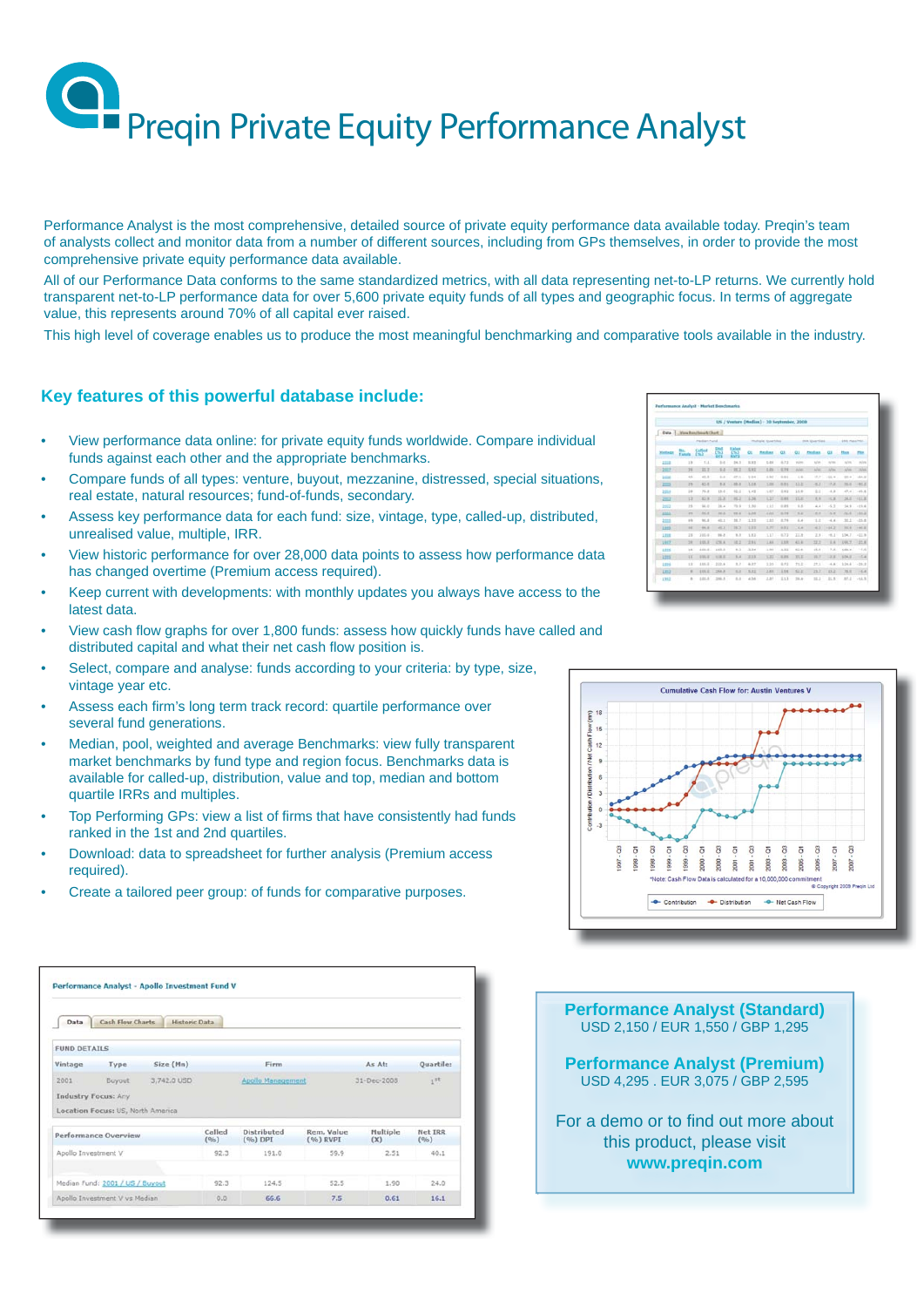### List of Constituent Funds

#### 2000 Riverside Capital **Appreciation Fund** 2003 KIF-KTAC IT Fund 2003 Riverside Capital Appreciation Fund 2008 Riverside Capital Appreciation Fund V 21st Century Communications Partners 225 W Washington, LLC 2i Capital PCC: Growth Strategy<br>32 Degrees Capital Diversified Energy Fund I 32 Degrees Capital Fund I 32 Degrees Capital Fund II 32 Degrees Capital Fund III 32 Degrees Capital Fund IV 32 Degrees Capital Fund V 3i 94 LMBO Plan 3i Europe Partners 3i Europe Partners V 3i Growth Capital Fund 3i Japan Buyouts Fund 3i UK Investment Partners II 57 Stars Global Opportunities Fund 1 57 Stars Global Opportunities Fund 2 5AM Ventures Fund 5AM Ventures Fund II 5AM Ventures Fund III 5E Holding Abbott Capital Private Equity Fund I Abenex IV Aberdare II Annex Fund Aberdare Ventures II Aberdare Ventures III Aberdare Ventures IV Aberdeen Indirect Property Partners Aberdeen Indirect Property Partners II Abingworth Bioventures I Abingworth Bioventures IV Abingworth Ventures ABR Chesapeake Fund ABR Chesapeake Fund III ABR Chesapeake Fund IV ABRY I **ABRY Senior Equity III** ABRY V ABRY VI ABS Capital I **ABS Capital II** ABS Capital III **ABS** Capital IV ABS Capital V ABS Capital VI ABS Ventures II ABS Ventures III Acacia Venture Partners II Accel - KKR Company Accel Europe Accel II Accel IV Accent Equity 2003 Accolade Partners I Accolade Partners II Accolade Partners III Accretive Exit Capital Partners I ACG Secondaries A ACON Latin America Opportunities Fund Actera Partners Actis Infrastructure Fund I Adams Street 2010 Direct Fund Adams Street 2011 Direct Fund Adams Street 2011 US Fund Adams Street Direct Co-Investment Fund I Adams Street Direct Co-Investment Fund II Adams Street Direct Fund V Adams Street Direct Fund VI Adams Street Direct Fund VII Adams Street Non-US Partnership 2002 Adams Street Non-US Partnership

2003 Adams Street Non-US Partnership 2004 Adams Street Non-US Partnership 2005 Adams Street Non-US Partnership 2006 Adams Street Non-US Partnership 2007 Adams Street Non-US Partnership 2008 Adams Street Partners 2010 Non-US Developed Fund Adams Street Partners 2010 Non-US Emerging Markets Fund Adams Street US Partnership 2002 Adams Street US Partnership 2003 Adams Street US Partnership 2004 Adams Street US Partnership 2005 Adams Street US Partnership 2006 Adams Street US Partnership 2007 Adams Street US Partnership 2008 Adirondack Communications II Advent Asia Pacific Special Situations Fund Advent Atlantic Advent Atlantic & Pacific I Advent Atlantic & Pacific II Advent Atlantic & Pacific III Advent Central & Eastern Europe IV Advent Chestnut II Advent Chestnut II Advent Chestnut III Advent Chestnut III Advent European Special Situation Fund Advent Global Private Equity IV **Advent Global Private Equity IV-A** Advent Global Private Equity V Advent Industrial Advent Industrial II Advent International Network Fund Advent Israel (Bermuda) Advent IV Advent Latin American Fund III Advent Latin American Fund IV Advent New York Advent Realty II Advent V Advent VI Adveq Asia I Adveq Asia II Adveq Europe I Adveq Europe II Adveq Europe III Adveq Europe IV A Adveq Europe IV B Adveq Opportunity I Adveq Opportunity II Adveq Secondaries Fund Adveq Technology I Adveq Technology II Adveq Technology III Adveq Technology IV Adveq Technology V Adveq Technology VI AEA 1991 Investment Program AEA 1997 Investment Program Aeris Technology Fund AEW Partners I AEW Partners II AEW Partners III AEW Partners V AEW Partners VI **AEW Senior Housing In** AEW Value Investors AEW Value Investors Asia AEW Value Investors II Affinity Asia Pacific Fund III African Development Partners I African Lion African Lion Fund III African Lion II AG Asia Realty Fund AG Asia Realty Fund II AG Capital Recovery Partners AG Capital Recovery Partners II

AG Capital Recovery Partners IV AG Capital Recovery Partners V AG Capital Recovery Partners VI AG Capital Recovery Partners VII AG Core Plus Realty Fund AG Core Plus Realty Fund II AG Net Lease Realty Fund AG Net Lease Realty Fund II AG Real Estate Debt Fund AG Realty Fund AG Realty Fund II AG Realty Fund III AG Realty Fund IV AG Realty Fund V AG Realty Fund VI AG Realty Fund VII Agri-Vie Fund Agroindustrial and Forestry Development Investment Fund AIC Caribbean Fund AIG Emerging Europe Infrastructure Fund **AIG French Property Fund** AIG Property Mezzanine Partners AIP AIPP Asia AIPP Asia Select Airline Credit Opportunities Fund Airline Credit Opportunities Fund II Airport Industrial Property Unit **Trust** Aisling Capital II Aisling Capital III Al Futtaim MENA Real Estate Development Fund Al Islami Far Eastern Real Estate Fund Alchemy Special Opportunities Fund Alex Brown European Environmental Fund Alex. Brown Realty Investors Alex. Brown Realty Investors II Alinda Infrastructure Fund I Alinda Infrastructure Fund II Allegra III (LSH III) Allegro Private Equity Fund I Alliance ScanEast Fund Allied Ventures Allos I Fund Alloy Ventures 2000 Alloy Ventures 2002 Allsop Venture Partners III ALPHA 2001 Alpha Capital Fund II Alpha CEE II Alpha Private Equity Fund Alpha Private Equity Fund 2 Alpha Russia & CIS Secondary Alpha Venture Partners III Alpine Investors IV Alpine Technology Ventures AlpInvest Partners Later Stage Co-Invest Alta Biopharma Partners I Alta California Partners Alta Communications IV Alta Company Alta Growth Capital Mexico Fund Alta II Alta IV Alta Subordinated Debt Alta Subordinated Debt II Alta Subordinated Debt III Alta V Alta Ventures Mexico Fund I Altan Real Estate Global Altor 2003 Fund Altor Fund II Altor Fund III Altos Ventures IV Altra FCP I Altra Investments Altus Capital Partners SBIC Altus II AM Fund American Industrial Partners Fund I

American Industrial Partners Fund II American Securities Partners II American Value Partners Fund I Americus Fund II AMEV Venture Associates III AMLI Land AMP Business Development Fund AMP Business Development Fund II AMP Pencarrow Fund AMP Private Equity Fund III Ampersand 1992 Ampersand 1994 Ampersand 1995 Ampersand Specialty Materials Ventures **Amundi RE France Office Fund** Amundi RE French Regions Office Fund AMV Partners I AnaCap Financial Partners Fund II Annapolis I Annapolis II Annapolis III Annapolis IV Annapolis V Ant Bridge No.1 Ant Bridge No.2 Anthem Capital Anthem Capital II AP Cayman Partners II APA / Fostin - Fund I Apax Capital Risque III Apax Europe V Apax France VI Apax France VII Apax Germany I Apax Israel II Apax Partners - Germany II Apax UK V Apax UK VI Apax Ventures Capital Fund Apax Ventures II Apax Ventures III Apax Ventures IV Apex Investment Fund III Apollo European Principal Finance Fund Apollo Investment Fund III Apollo Investment Fund IV Apollo Investment Fund V Apollo Investment Fund VI Apollo Investment Fund VII Aquiline Financial Services Fund ARA Asia Dragon Fund Aravis Biotech II Aravis Venture I Arboretum Ventures I Arboretum Ventures II ARCap Investors I ARCap Investors II Arch Development Fund I ARCH Venture Fund V Archer Capital Fund I Archer Capital Fund II Archer Capital Fund III Archer Capital Fund IV Archer Capital Growth Fund 1 ArcLight Energy Partners Fund II ArcLight Energy Partners Fund III ArcLight Energy Partners Fund IV Arcus European Infrastructure Fund I Ares Corporate Opportunities Fund Ares Corporate Opportunities Fund II Ares Corporate Opportunities Fund III Argos Expansion Arral Pacific Equity Trust II Arrow Development Fund ArrowPath Fund II Arsenal Capital Partners II Arsenal Real Estate Fund I Ascent Venture Partners I **Ascent Venture Partners I** Ascent Venture Partners III

Ashmore Asian Opportunity Fund Ashmore Asian Value Fund Asia Alternatives Capital Partners Asia Alternatives Capital Partners II Asia Direct Asia Infrastructure Fund **Asia Pacific Equity Trust** Asia Pacific Trust Asian Lion Fund Asian Opportunity Fund 1998 - Serie II Asian Recovery Fund Aslan Realty Partners Aslan Realty Partners IV Asset Management Associates 96 Asset Management Partners 2004 Athenian Venture Partners Athenian Venture Partners III Atlantic Medical Capital Atlas Ventures VI ATP Private Equity Partners I ATP Private Equity Partners II ATP Private Equity Partners III Audax Mezzanine Fund Audax Mezzanine Fund II Audax Mezzanine Fund III Audax Private Equity Fund Audax Private Equity Fund II Audax Private Equity Fund III Audax Venture Fund August Equity Partners I August II Aurora Equity Partners Aurora Equity Partners II Aurora Equity Partners III Aurora Resurgence Fund Austin Ventures Austin Ventures IV Austin Ventures IX Austin Ventures V Austin Ventures VI Austin Ventures VII Austin Ventures VIII Austin Ventures X Australian Mezzanine Investment No. 1 Trust Australian Mezzanine Investment No. 2 Trust Avalon Ventures I Avalon Ventures II Avalon Ventures III Avalon Ventures IV Avalon Ventures IX Avalon Ventures V Avalon Ventures VII Avalon Ventures VIII Avante Mezzanine Partners I Avenue Asia Special Situations Fund IV Avenue Asia Special Situations III Avenue Special Situations II Avenue Special Situations III Avenue Special Situations IV Avenue Special Situations V Avenue Special Situations VI Avista Capital Partners II AVP Ohio Technology I AVP Technology II Avrio Ventures I AXA Capital America AXA Capital Asia AXA Capital Asia II AXA Capital Europe AXA Co-investment Fund II AXA Co-investment Fund III AXA Early Secondary Fund I AXA Early Secondary Fund II AXA Early Secondary Fund III AXA Early Secondary Fund IV AXA Expansion I AXA Expansion II AXA LBO Fund AXA LBO Fund II AXA LBO Fund III AXA LBO Fund IV AXA Mezzanine I AXA Mezzanine II

Ascent Venture Partners IV Ascent Venture Partners V

AXA Primary Fund America IV AXA Primary Fund Europe III AXA Primary Fund Europe IV AXA Primary Fund Europe V AXA Primary Fund UK III AXA Secondary Fund AXA Secondary Fund II AXA Secondary Fund III AXA Secondary Fund IV Axcel II Axcel III Axcel IndustriInvestor Axcel IV Axiom Asia II Axis India Fund Azini 1 Azini 2 B IV Capital Partners Bachow Investment Partners III Bain Capital Asia Bain Capital Fund IX Bain Capital Fund IX Coinvestment Fund Bain Capital Fund X Bain Capital Fund X Co-investment Fund Bain Capital Venture Fund 2009 Baird Capital Partners Asia I Baird Capital Partners Europe Fund Baird Capital Partners I Baird Capital Partners II Baird Capital Partners III Baird Capital Partners IV Baird Capital Partners V Baird Venture Partners I Baird Venture Partners II Baird Venture Partners III Balkan Accession Fund Banc Fund III Banc Fund IV Banc Fund V Banc Fund VII Banc Fund VIII Bancroft Eastern Europe Fund Bank of America California Community Fund II Bank of Montreal Technology Investment Program Bank Portfolio BanyanTree Growth Capital Barclays Private Equity European Fund Barclays Private Equity European Fund II Barclays Private Equity European Fund III Baring Communications Equity Limited Baring English Growth Fund Baring India Private Equity Fund II Baring India Private Equity Fund III Baring Vostok Private Equity Fund IV Battery Ventures Battery Ventures II Battery Ventures III Battery Ventures IV Battery Ventures VI Battery Ventures VII Battery Ventures VIII Battery Ventures VIIIb Bay Area Equity Fund I Bay City Capital Fund I Bay City Capital Fund II Bay City Capital Fund II Bay City Capital Fund IV Bay City Capital Fund V Bay Hills Capital Partners I Bay Hills Emerging Partners I Bay Partners IV Bay Partners X Bay Partners XI BC European Cap IV BC European Cap V BC European Cap VII BC European Cap VIII BCI Growth III BCI Growth IV

AXA Primary Fund America III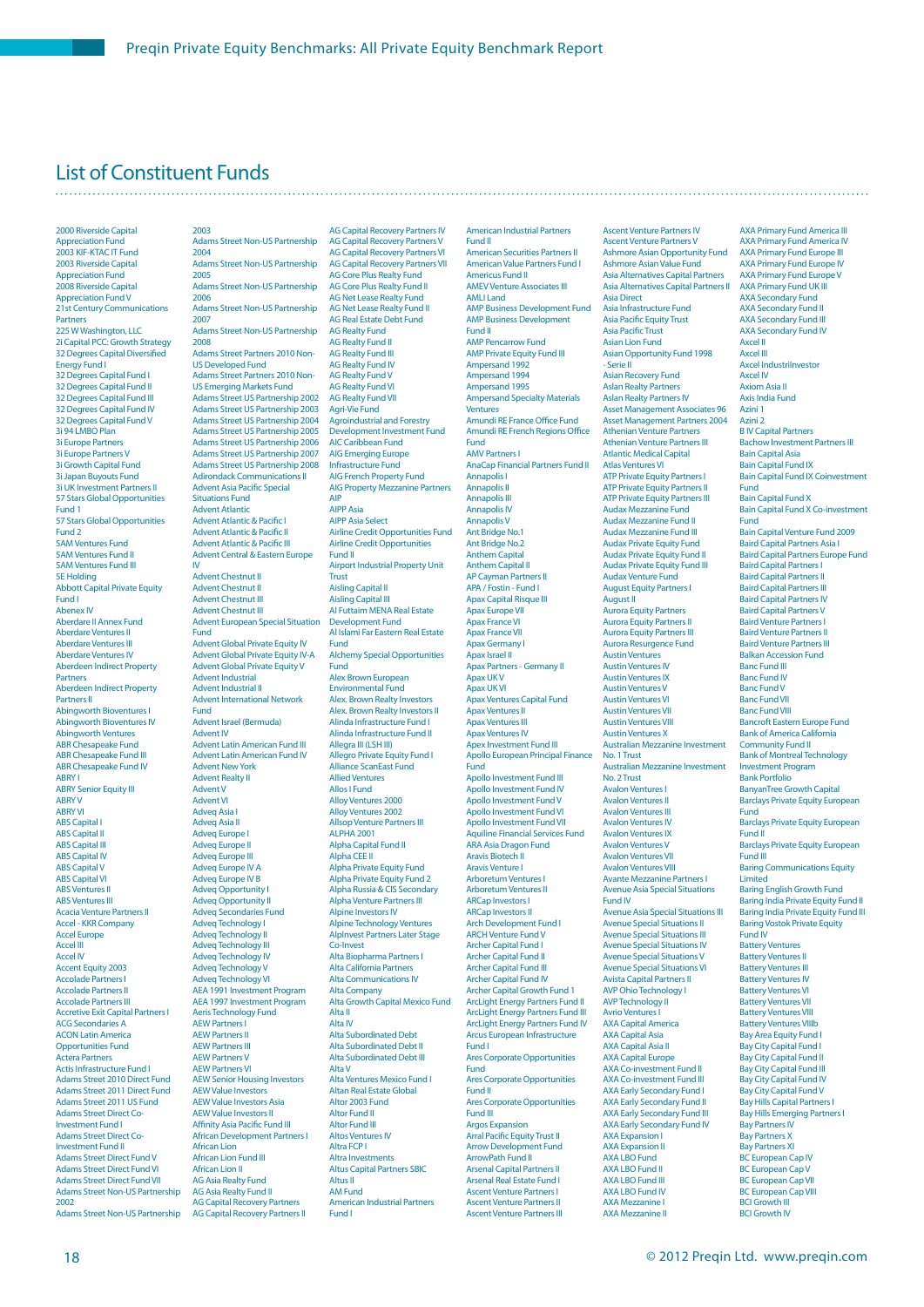Beacon Capital Strategic Partners II Beacon Capital Strategic Partners III Beacon Capital Strategic Partners IV Beacon Group Energy Investment Behrman Capital B Behrman Capital Partners Benchmark Capital Partners Benchmark Capital Partners II Berkshire Fund I Berkshire Fund VI Berkshire Fund VII Berkshire Multifamily Value Fund II Berry Cash Southwest Partnership Bertram Growth Capital II Bertram Growth Equity Partners I Beta Partners BG Media Investors Big Bang Ventures II Birch Hill Equity Partners III Birch Hill Equity Partners IV Birchmere Ventures I Birchmere Ventures I Birchmere Ventures III Black Diamond Opportunity Fund II BlackRock Asset Investors BlackRock Carbon Capital III BlackRock Diversified Private Equity Program I BlackRock Diversified Private Equity Program II **BlackBock Diversified Private** Equity Program III BlackRock Diversified Private Equity Program IV BlackRock Private Opportunities Fund BlackRock Residential Opportunity Fund BlackRock Select I Blackstone Capital Partners IV Blackstone Capital Partners V Blackstone Capital Partners VI Blackstone Communications Partners I Blackstone Mezzanine Partners Blackstone Mezzanine Partners II Blackstone Real Estate Partners II Blue Chip Capital Fund Blue Chip Opportunity Fund Blue Point Capital Partners Blue Point Capital Partners II BlueRun Ventures III BlueRun Ventures IV Bluestream Ventures BNL Fondo Immobiliare Crescita Boston Capital Ventures Boston Capital Ventures II Boston Capital Ventures International Boston Millennia Partners II Boston Ventures I Boston Ventures II Boston Ventures III (A) Boston Ventures VI Boston Ventures VII Boulder Ventures III Boulder Ventures IV Boulder Ventures V Bowmark Capital Partners III Bowmark Capital Partners IV BP Innovation BP Innovation 2 BP Innovation 3 BPEA Life Sciences Fund I BPG Investment Partnership II BPG Investment Partnership III BPG Investment Partnership IV BPG Investment Partnership VII BPG Investment Partnership VIII BPT Arista BPT Hansa Lux **BPT Optima** BPT Secura Braemar Energy Ventures II<br>Brandenburg Frļphasen Fonds Brantley Venture Partners III Brazos Equity Fund III Brazos Fund Brentwood Associates Buyout

BCI Growth V

Brentwood Associates II Brentwood Associates IV Brentwood Associates V Brentwood Associates VI **Bridgepoint Euro Private Equity Bridgepoint Euro Private Equity II** Bridgepoint Euro Private Equity III Bridgepoint Europe IV Bridges Social Entrepreneurs Fund Bridgescale Partners I Brinson Venture Capital Fund III British Columbia Technology Investment Fund Brockway Moran & Partners Brockway Moran & Partners II Brockway Moran & Partners III Brook Venture Fund I Brook Venture Fund II Brooke Private Equity Advisors Fund I Brooke Private Equity Advisors Fund II Brookfield Americas Infrastructure Fund Brookfield Brazil Retail Fund Brookfield Brazil Timber Brookfield Global Timber Fund I Brookfield Real Estate Finance II **Brookfield Real Estate Opportunity** II<br>Brookfield Special Situations Fund II Brown Shipley Development Capital Fund Brynwood Partners V Buchanan Fund I<br>Buchanan Fund I Buchanan Urban Investors Burrill Agbio Capital Fund Burrill Biotechnology Capital I Burrill Life Sciences Capital Fund II Burrill Life Sciences Capital Fund III Butler France Private Equity II C&B Capital I C&B Capital II Caduceus Private Investments III Caduceus Private Investments IV Calare Real Estate Fund III Calare Real Estate Fund IV CalCEF Angel Fund Calera Capital IV California Community Financial Institutions Fund CalPERS I CalPERS II CalPERS III CalPERS IV Caltius Equity Partners II Caltius Partners Fund IV Calvert Social Venture Partners Cambridge Gateway Fund Camden Private Capital III Canaan Equity VII Canaan Equity VIII Canaan Natural Gas Fund X Canaan Natural Gas IX Canadian Gas Gathering Systems II Canadian Office Fund Candover 1989 Candover 1991 Candover 1994 Candover 1997 Candover 2001 Candover 2005 Canterbury Mezzanine Capital Canterbury Mezzanine Capital II Canyon-Johnson Urban Fund II CAP Healthcare Fund CAP Healthcare Fund II CAP Healthcare Fund III CAP Healthcare Fund IV CAP Healthcare Fund V CAP Note Holdings Capital Dynamics European Co-Investments Capital Dynamics European Private Equity 1994 Capital Dynamics European Private Equity 1999 **Capital Dynamics Europea** Private Equity 2001 Capital Dynamics European Venture 2005 Capital Dynamics Global Secondaries 1993

Capital Dynamics Participation III Capital Dynamics Participation V Capital Dynamics UK High Technology Fund Capital Dynamics US Private Equity 2000 Capital Dynamics US Private Equity 2001 Capital Dynamics US Private Equity 2006 Capital Link Fund Capital Link Fund II Capital Partners Private Equity Income Fund Capital Point Partners Capital Resource Lenders I Capital Resource Lenders III Capital Resource Partners IV Capital Royalty Parallel I Capital Z Asia Partners CapitalSouth Partners Fund III CapMan Buyout IX CapMan Buyout VIII Capman Equity VII CapMan Equity VII A CapMan Equity VII B CapMan Equity VII Sweden CapMan Hotels RE CapMan Mezzanine V CapMan RE II CapMan Real Estate I Capri Associates Apartment Fund Capri Select Income I Capri Urban Investors Capricorn Cleantech Fund Capricorn Health-tech Fund CapStreet II CapX Fund I CapX Fund II CapX Fund III Caravela Cardinal Development Capital Fund Cardinal Health Partners Cardinal Health Partners II Cardinal Health Partners III Carlyle Asia Growth Partners IV Carlyle Asia Partners II Carlyle Asia Partners III Carlyle Asia Venture Partners II Carlyle Europe Partners II Carlyle Europe Partners III Carlyle Europe Technology Fund II Carlyle Global Financial Services **Partners** Carlyle Infrastructure Partners Carlyle Japan Partners Carlyle Japan Partners II Carlyle Mexico Partners Carlyle Mezzanine Partners Carlyle Mezzanine Partners II Carlyle Partners IV Carlyle Partners V Carlyle Strategic Partners Carlyle Strategic Partners II Carlyle Venture Partners II Carlyle Venture Partners III Carlyle/Riverstone Global Energy And Power Fund I Carlyle/Riverstone Global Energy and Power Fund II Carlyle/Riverstone Global Energy and Power Fund III Carlyle/Riverstone Renewable Energy Infrastructure Fund I Carmel Software Fund Carmel Venture Fund II Carmel Ventures III Carpenter Community Bancfund CarVal Global Value Fund Castle Harlan Australian Mezzanine Partners I USA Castle Harlan Australian Mezzanine Partners II Worldwide Castle Harlan III Castle Harlan Partners IV Catalyst Fund I Catalyst Fund II Catalyst Fund III Catalyst Investors Catalyst UK Partners Catterton Partners III

Capital Dynamics Participation I Capital Dynamics Participation II Catterton Partners V

Fund

Catterton Partners VI Catterton Partners VI-B Cauris Croissance Cauris Investissement CB Institutional Fund VIII CB Richard Ellis Strategic Europe Fund II CB Richard Ellis Strategic Europe Fund III CB Richard Ellis Strategic Partners Asia II CB Richard Ellis Strategic Partners I CB Richard Ellis Strategic Partners II CB Richard Ellis Strategic Partners III CB Richard Ellis Strategic Partners IV CB Richard Ellis Strategic Partners UK Fund I CB Richard Ellis Strategic Partners UK Fund III CB Richard Ellis Strategic Partners US Opp V CB Richard Ellis Strategic Partners US Value V CBPE Capital Fund VII CBPE Capital Fund VI CBPE Capital Fund VIII CCMP Capital Investors II CDH China Fund IV CDH Venture Partners II CEA Capital Partners USA Centennial Bus. Dev. Fund Centennial Fund Centennial Fund II Centennial Fund III Centennial Fund IV Centennial Fund V Centennial Fund VI Centennial Fund VII Centerbridge Special Credit Partners **Centerfield Capital Partners** Centerfield Capital Partners II Central American & Caribbean Real Estate Fund I Central Valley Fund Centre Investors II & Affiliates Centre Investors III & Affiliates Centre Investors IV & Affiliates Centre Investors V & Affiliates CEO Venture Fund Cerberus Institutional Partners Cerberus Institutional Partners (Series Four) Cerberus Institutional Partners (Series Three) Cerberus Institutional Partners (Series Two) Cerberus Institutional Real Estate Partners (Series One) Cerberus Institutional Real Estate Partners (Series Two) Ceyuan Ventures II CH Partners II CH Transition Fund Challenger Mitsui Emerging Markets Infrastructure Fund Chandos Fund Charles River VI Charles River VII Charles River VIII Charlesbank Equity Partners IV Charlesbank Equity Partners V Charlesbank Equity Partners VII Chart Capital Partners II Charter Life Sciences Charterhouse Capital Partners IX Charterhouse Capital Partners V Charterhouse Capital Partners VI Charterhouse Capital Partners VIII Charterhouse Equity Partners Charterhouse Equity Partners III Charterhouse Equity Partners IV Charterhouse Mezzanine Partners Chartwell Capital Investors II Chatham Investment Fund II Chatham Investment Fund III CHB Capital Partners I Chequers Capital XV Cherry Tree Ventures IV peake Property Finance

Chesapeake Property Finance Fund II Cheyenne II Cheyenne III Cheyenne Partners Chicago Growth Partners II Chicago Growth Partners VIII China Privatization Fund I China Walden Venture Inv ChinaVest IV Chrysalis Ventures Fund II Chrysalis Ventures Fund III Chrysalix Energy II ChrysCapital V Churchill Capital Partners I Churchill Capital Partners II Ciclad 2 Ciclad 4 CID Equity Capital VIII CID Fund V CID Mezzanine Capital CID Opportunities Fund I CID Seed Fund CIGNA Mezzanine Partners II CIM IV CIMB-Mapletree Real Estate Fund 1<br>CimÃ<sup>3</sup>vel fund Cinven I Cinven II Cinven III Cinven IV CITIC Capital China Partners CITIC Capital China Partners II CITIC Equity Partners CITIC Japan Partners Clairvest Equity Partners II Clairvest Equity Partners III Clairvue Capital Partners I Claremont Creek Ventures II Clarus Ventures Clarus Ventures II Clayton Dubilier & Rice I Clayton Dubilier & Rice II Clayton Dubilier & Rice III Clean Energy & Technology Fund Clearlake Capital Partners II Clearstone Venture Partners I-A Clearstone Venture Partners II Clearstone Venture Partners III Clearwater Capital Partners Fund II Clearwater Capital Partners Fund III Clearwater Capital Partners I Clessidra Capital Partners Clessidra Capital Partners II Cleveland Venture Fund Close Investment 1988 Fund Close Investment 1994 Fund Close Investment 1997 (Top Up) Fund Close Investment 1997 Fund CMEA Ventures I CMEA Ventures II CMEA Ventures III CMEA Ventures IV CMEA Ventures V CMEA Ventures VI CMEA Ventures VII Cobalt Industrial REIT Cobalt Industrial REIT II Code Hennessy & Simmons I Code Hennessy & Simmons II Code Hennessy & Simmons III Code Hennessy & Simmons IV Code Hennessy & Simmons V Coller International III NatWest Coller International Partners II Coller International Partners III Coller International Partners IV Coller International Partners V Colonial First State Private Capital Colony Asia I Colony Distressed Credit Fund Colony Investors II Colony Investors III Colony Investors IV Colony Investors V Colony Investors VI Colony Investors VII Colony Investors VIII Colony Realty Partners Colony Realty Partners II

Columbia Capital Equity Partners . . .<br>Columbia Capital Equity Partr Columbia Capital Equity Partners II Columbia Capital Equity Partners Columbia Capital Equity Partners V Columbine Venture Fund II Colyzeo I Colyzeo II Commerce Health Ventures Commonfund Capital International Partners IV Commonfund Capital International Partners V Commonfund Capital International Partners VI Commonfund Capital Natural Resources VI Commonfund Capital Natural Resources VII Commonfund Capital Natural Resources VIII Commonfund Capital New Leaders Commonfund Capital Private Equity Partners VII Commonfund Capital Venture Partners VI Commonfund Capital Venture Partners VII Commonfund Capital Venture Partners VIII Commonwealth BioVentures II Commonwealth BioVentures III Commonwealth BioVentures IV Commonwealth BioVentures V Commonwealth Capital Ventures I Commonwealth Capital Ventures II Commonwealth Capital Ventures III Commonwealth Capital Ventures IV Communications Ventures III Compass Partners European Equity ComVest Investment Partners ComVest Investment Partners II ComVest Investment Partners III Connecticut Future Fund Conseco Capital Partners II Consilium Private Equity Fund

Colony Realty Partners III

I-A

I-B

IV

Consumer Venture Partners I<br>Contrarian Capital Fund II Convergence Ventures II Copley Partners 1 Copley Partners 2 Coral Partners Fund I Coral Partners Fund II Core German Residential II Corinthian Capital I Cornerstone Equity Investors IV Cornerstone Rotational Venture Corpfin Capital I Corporate Partners Cortec Group Fund I Cortec Group Fund II Costella Kirsch V Courage Credit Opportunitie Fund II Court Square Capital Partners II Covenant Apartment Fund I Covenant Apartment Fund II Covenant Apartment Fund III Covenant Apartment Fund IV Covenant Apartment Fund V Covenant Apartment Fund VI CPI Capital Partners Europe CPR Private Equity Selection No 1 Craton Equity Partners I Credit Card Holding Co-Investment Credit Suisse Private Equity Opportunities I Credit Suisse Private Equity Opportunities II Crescendo I Crescendo II Crescendo IV Crescent Capital I Cressey & Co. Fund IV Crestview Capital Partners II

Brentwood Associates Buyout II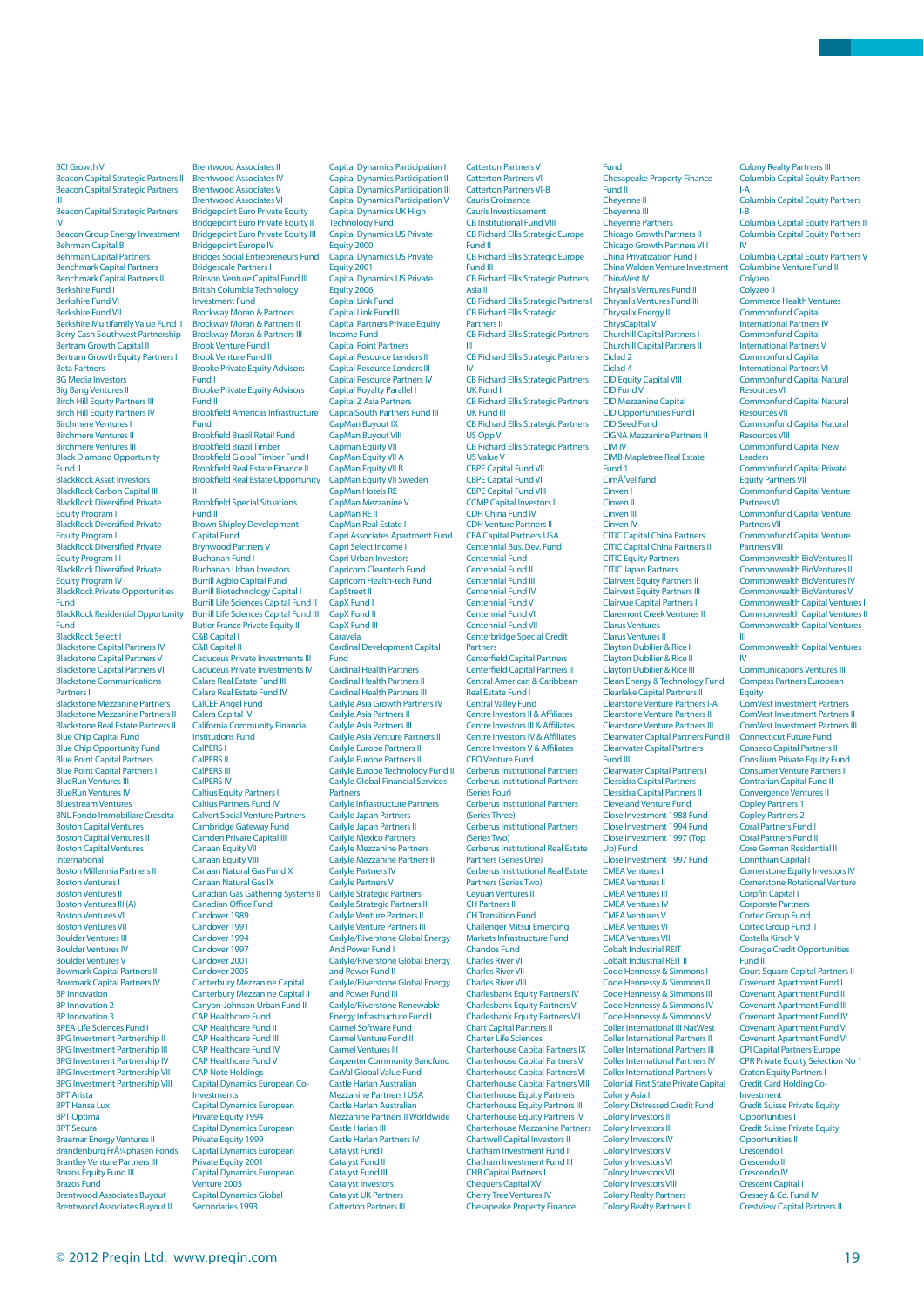Energy Spectrum Partners IV

Crocker Partners IV Crosslink Venture IV Crosslink Venture V Crosspoint Venture Partners 1988 Crosspoint Venture Partners 1993 Crossroads /Providence Crossroads 1997 Asset Allocation Crossroads 1999 Asset Allocation Crossroads Capital Crossroads Constitution Fund Crossroads III Crossroads SF Limited Partnership Crow Holdings Realty Partners I Crow Holdings Realty Partners II Crow Holdings Realty Partners III Crow Holdings Realty Partners V Crown Asia-Pacific Private Equity Crown Associates III Crown Europe Middle Market II Crown European Buyout Opportunities II Crown European Private Equity Crown Global Secondaries Crown Global Secondaries II CSFB Mid Market Opportunity Fund CSFB Mid Market Opportunity Fund II CSFB Mid Market Opportunity Fund III CSFB/NJDI Investment Fund CT - Greene Ventures CT Financial Development Fund CT High Grade Partners II CT Mezzanine Partners I CT Mezzanine Partners I Cube Infrastructure Fund Curzon Capital Partners CVC Asia Fund I CVC Capital Partners Asia Pacific II CVC Capital Partners Asia Pacific III CVC European Equity Partners I CVC European Equity Partners II CVC European Equity Partners III CVC European Equity Partners IV CVC European Equity Partners IV Tandem Fund CVI Credit Value Fund CVM Equity Fund III CVM Equity Fund IV Cypress Equity Fund Cypress Merchant Banking Partners I Cypress Merchant Banking Partners II DAG Ventures Fund III Dahlia Europe Darby Converging Europe Mezzanine Fund Darwin Fund I Davis Venture Partners Daystar Special Situations Fund DB Real Estate Global Opportunities Funds IA DB Real Estate Global Opportunities Funds IB DBL Equity Fund-BAEF II DCM Private Equity Fund II Delancey DV4 Denham Commodity Partners Fund V Denham Commodity Partners IV Deutsche European Partners IV DFJ Athena Fund I DFJ ePlanet Ventures DFJ Frontier Fund DFJ Frontier II Diamond Castle Partners IV Direct Capital IV DKB Emerging Europe DLJ Merchant Banking Partners IV DLJ Real Estate Capital Partners II DLJ Real Estate Capital Partners IV DLJ Real Estate Mezzanine Capital DLJ South American Partners Doll Technology Investment Fund III Domain II Domain III

Doughty Hanson & Co IV Doughty Hanson & Co Technology Doughty Hanson & Co Technology II Dover Street V Dover Street VII DRA Growth & Income Fund VI Draper Fisher Jurvetson VII Draper Triangle II Drum Special Situation Partners I Drum Special Situation Partners II DSV Partners DT Capital China Growth Fund DT Ventures China II DTC Private Equity II Duke Street Capital IV Duke Street Capital V Duke Street Capital VI Dune Real Estate Fund II Dunrath Capital Infrastructure Surety Fund Earlybird I/II Earlybird IV Early Sharv<br>East Capital Baltic Property Fund East Capital Financials Fund ECI Capital Partners ECI Eurofund ECM Income & Growth Fund EdgeStone Capital Equity Fund II EdgeStone Capital Mezzanine Fund II Edgewater I Edison I Edison II Edison III Edison V Edison VI Edison VII Egeria Private Equity Fund II Egeria Private Equity Fund III Ejendomsselskabet Nordtyskland El Dorado Ventures I El Dorado Ventures III Elaia Ventures Electra Private Equity Partners Element I Element Partners II Elevation Partners Elysian Capital I EMBL Technology Fund Emergence Capital Partners I Emergence Capital Partners II Emerging Europe Convergence Fund II Emerging Europe Growth Fund Emerging Europe Growth Fund II EnCap Energy Capital Fund III EnCap Energy Capital Fund IV EnCap Energy Capital Fund V EnCap Energy Capital Fund VI EnCap Energy Capital Fund VII EnCap Energy Infrastructure Endeavour Capital Fund III Endeavour Capital Fund IV Endeavour Capital Fund V Endowment Energy Partners I Endowment Private Equity I Endowment Private Equity II Endowment Private Equity III **Endowment Private Equity V** Endowment Private Equity VI Endowment Realty Investors Endowment Realty Investors II Endowment Venture Partners I Endowment Venture Partners II Endowment Venture Partners III Endowment Venture Partners IV Endowment Venture Partners VI Energy Arrow East Texas Pinnacle Reef Play Energy Capital Partners II Energy Income Fund Energy Investors Fund I Energy Investors Fund II Energy Recovery Fund Energy Spectrum Partners Energy Spectrum Partners III

Domain Partners VIII Dominion Fund IV Doughty Hanson & Co Euro Real

Doughty Hanson & Co I Doughty Hanson & Co II Doughty Hanson & Co III

Estate II

Energy Spectrum Partners V Energy Trust Partners Energy Trust Partners III EnerTech Capital Partners II EnerTech Capital Partners III EnerVest Acquisition II EnerVest Appalachia EnerVest East EnerVest Energy Enervest Energy Institutional Fund XI EnerVest Energy Institutional Fund XII EnerVest Monroe EnerVest Olanta EnerVest San Juan EnerVest Texoma EnerVest WV Enterprise Partners III Enterprise Venture Fund I Environmental Technologies Fund Eos Capital Partners III Eos Capital Partners IV ePlanet Ventures II Equitable Capital Private Inc & Equity II Equity Linked Investors ESD Fund I ESD Fund III ESP European MidMarket Fund ESP Golden Bear Europe Fund Espà rito Santo Ventures II Espà rito Santo Ventures III Essex Property Apartment Value Fund I Essex Woodlands Health Ventures Essex Woodlands Health Ventures V Essex Woodlands Health Ventures Essex Woodlands Health Ventures Essex Woodlands Health Ventures VIII Ethos Private Equity Fund III Ethos Private Equity Fund IV Euclid Partners III Euro Choice I Euro Choice II Euro Choice III Euro Choice IV Euroknights III Euroknights IV Euroknights V Euromed Fund European Medical Ventures European Mezzanine Fund I European Mezzanine Fund I European Property Investors European Property Investors Special Opportunities European Strategic Partners 2004 European Strategic Partners 2006 Eurozone Fund of Funds Evercore Capital Partners II Evergreen I Evergreen II Evergreen III Evergreen Pacific Partners II Evergreen V Excel Capital Partners I, II Excelsior II Excelsior III Excelsior IV Exeter Industrial Value Fund Explorer I Explorer III Exponent Private Equity Fund Exponent Private Equity Partners II Exxel Capital Partners VI F&C European Capital Partners Fairview Ventures II Fairview Ventures III Falcon Mezzanine Partners III Falconhead Capital Partners II FBR Technology Venture Partners II FCPR DiadĂ"me Global SĂ©lection Fenno Fund Fenway Partners Capital Fund FF&P Special Situations FFC Partners II Fidelity Real Estate Growth Fund II Fidelity Real Estate Growth Fund III

VI

VII

FIMI Opportunity Fund II Finnmezzanine Fund I Finnmezzanine Fund III Finnventure Fund I Finnventure Fund I Finnventure Fund III Finnventure Fund IV Finnventure Fund V Finnventure V ET FIP Oil and Gas Fireside Real Estate Partners First Britannia Mezzanine NV First Century Partners III First Hungary Fund First Israel Mezzanine Investors First Reserve Fund I First Reserve Fund II First Reserve Fund IX First Reserve Fund V First Reserve Fund VI First Reserve Fund VII First Reserve Fund VIII First Reserve Fund X First Reserve Fund XI First Reserve Fund XII First State European Diversified Infrastructure Fund Fisher Lynch Co-investment Partnership Fisher Lynch Co-investment Partnership II Five Arrows Realty Securities Fund IV Five Mile Capital Partners II Flagship Ventures Fund I Flagship Ventures Fund II Flagship Ventures Fund III Fleming Ventures Fletcher Spaght Ventures Florida Growth Fund Florida SBA Buyout Florida SBA Ventures Florida SBA Ventures II Focus Ventures I Focus Ventures II Focus Ventures III Fondo de Inversion en Hidrocarburos de Colombia Fondo de Inversion en Hidrocarburos de Colombia II Fons Mediterrà nia Capital Foothill Capital Foothill Partners I Foothill Partners II Foothill Partners III Foothill Partners IV Formula Ventures I Forstmann Little Debt & Equity Buyout III Forstmann Little Debt & Equity Buyout IV Forstmann Little Debt & Equity Buyout VI Forstmann Little Debt & Equity Buyout VII Forstmann Little Equity IV Forstmann Little Equity V Fort Washington Private Equity Investors II Fort Washington Private Equity Investors III Fort Washington Private Equity Investors IV Fort Washington Private Equity Investors V Fort Washington Private Equity stors VI Fort Washington Private Equity Opportunities Fund II Fortress Investment Fund IV Fortress Investment Fund IV Co-Investment Fortress Investment Fund V Fortress Investment Fund V Co-Investment Forward Ventures III Forward Ventures IV Forward Ventures V Fostin Capital I Foundry Group Venture Capital Fund I FountainVest China Growth Partners

FIMI Opportunity Fund I

Capital Fund Fox Paine Capital Fund Fox Paine Capital Fund II Franchise Capital Partners II Franchise Capital Partners III Francisco Partners Francisco Partners II Franklin Templeton Asian Real Estate Fund Franklin Templeton European Real Estate Fund Frazier Healthcare II Frazier Healthcare III Frazier Healthcare IV Freddo Holdings Fremont Partners II Friedman Fleischer & Lowe Capital Partners II Friedman Fleischer & Lowe Capital Partners III Frontenac Ventures IV Frontenac Ventures V Frontenac Ventures VI Frontenac Ventures VIII FS Equity Partners II FS Equity Partners III FS Equity Partners V FS Equity Partners VI FSN Capital I FSN Capital II FSN Capital III Funditur Furman Selz Investors Gaja Capital India Fund - I Garage California Entrepren Fund Garnett & Helfrich Gateway Venture Partners III GED Eastern Fund I GED Eastern Fund II GED Iberian Fund GED Real Estate Eastern Investments GED Sur GEM Benelux Gemini Investors I Gemini Investors III Gemini Israel III General Catalyst Group I General Catalyst Group II Generali Capital Development I - Vintage 1998 Generali Capital Development I - Vintage 2001 Generali Capital Development II Generation Partners II Genesis Seed Fund Genesta Nordic Baltic Real Estate GenNx360 Capital Partners Genstar Capital Partners III Genstar Capital Partners V Geocapital III GF Capital Private Equity Fund GI Partners II GI Partners III Gilbert Global Equity Partners Gilde Buyout Fund I Gilde Buyout Fund II Gilde Buyout Fund III Giza Venture Fund IV Giza Venture Fund V GKH Investments GLE Development Capital II Gleacher Mezzanine Fund Gleacher Mezzanine Fund II **Glenborough** Glencoe Capital Partners I - Pledge Fund Glenwood Ventures II Global Catalyst Partners Global Catalyst Partners II Global Catalyst Partners III Global Environment Emerging Markets III Global Forest Partners Global Infrastructure Partners Global Life Science Venture Fund Global Life Science Venture II GMAC Institutional Commercial Mortgage Fund II **GMAC Institutional Commercial** Mortgage Fund III Golden State Investment Fund

Fourth Causeway Development

Golder Thoma Cressey Rauner Capital Golder Thoma Cressey Rauner II Golder Thoma Cressey Rauner III Golder Thoma Cressey Rauner IV Golder Thoma Cressey Rauner IX Golder Thoma Cressey Rauner V Golder Thoma Cressey Rauner VI Golder Thoma Cressey Rauner VIII Goldner Hawn Marathon Fund V Gores Capital Partners II Gotham City Residential Partners I GP Capital Partners GP Tecnologia Fund GPM (7) GPM (8) GPM (9) GPM Real Property Fund (10) Graham Partners Investments II Granite Global Ventures Granite Global Ventures II Granite Global Ventures III Granite Ventures II Granville Private Equity Fund V Granville Private Equity Fund VI Graphite Private Equity **Partnership** Great Hill Equity Partners Great Hill Equity Partners II Great Hill Equity Partners III Great Hill Equity Partners IV Green Credit Investors Green Equity Investors Green Equity Investors II Green Equity Investors III Green Equity Investors IV Green Equity Investors V Green Mountain Partners Green Mountain Partners II Greenbriar Equity Fund II **Greenfield Acquisition Partners V** Greenfield Land Partners I Greenspring Global Partners III Greenstone Partners Private Capital Fund I Gresham Property Mezzanine Fund No. 1 Grey Mountain Partners II Grosvenor International Investors Fund Grotech Partners III Grotech Partners IV Grotech Partners V Grotech Partners VI Grotech Partners VII GRP GRP II Gryphon Co-Invest Partners III Gryphon Partners I Gryphon Partners III GS Capital Partners II GS Distressed Opportunities Fund I GS Mezzanine Partners I GS Private Equity Partners 1999 GS Vintage Fund IV GS Vintage Fund V GSO Capital Opportunities Fund GSR Ventures III Guggenheim Structured Real Estate Fund Guggenheim Structured Real Estate Fund III GVP I GVP II H.I.G. Bayside Debt & LBO Fund II H.I.G. Bayside Loan Opportunity Fund II Halder Investments III Halder Investments IV Halder-Gimv Germany Fund Halder-Gimv Germany II Halo Fund I Halo Fund II Halo Fund III Halyard Capital Fund II Hambro International Venture Fund II Hampshire Equity Partners II Hancock ForesTree II Hancock ForesTree III Hancock ForesTree VIII

Golder Thoma Cressey Rauner

Harbert European Real Estate

Domain Partners Domain Partners IV Domain Partners V Domain Partners VI Domain Partners VII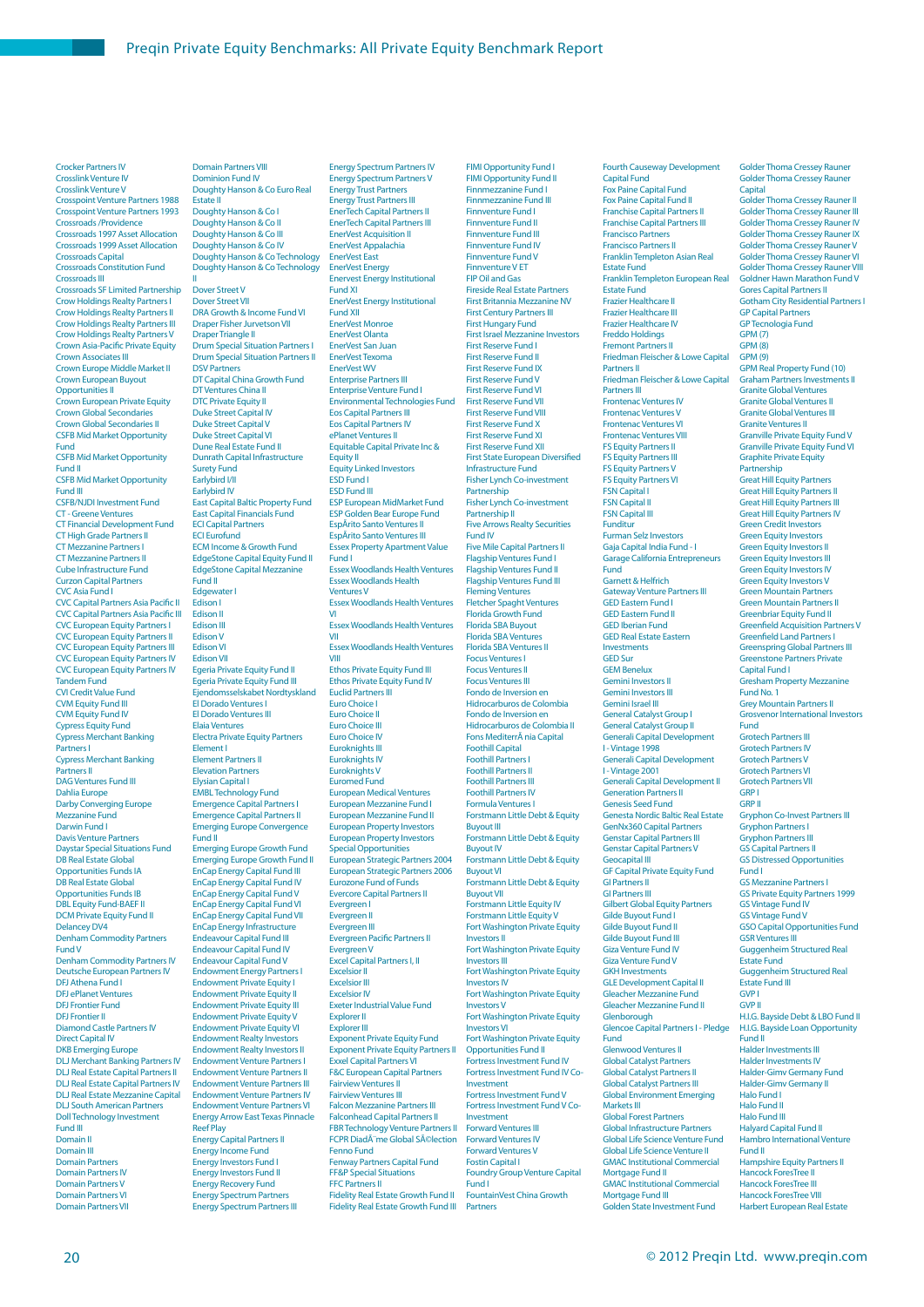Harbert European Real Estate Fund II Harbert European Real Estate Fund II (Parallel) Harbert Real Estate Fund II Harbert Real Estate Fund III Harbert United States Real Estate Fund IV Harbinger Real Estate Partners I Harbour Group Investment II HarbourVest 2004 Direct Fund HarbourVest 2007 Direct Fund HarbourVest Falcon HarbourVest Falcon II HarbourVest International HarbourVest International II Direct HarbourVest International II Partnership HarbourVest International III Direct HarbourVest International IV HarbourVest International Private Equity Partners VI Asia Pacific HarbourVest International V Direct HarbourVest International V Partnership HarbourVest Partners HarbourVest Partners - Mayflower<br>HarbourVest Partners Cleantech Fund I HarbourVest Partners II HarbourVest Partners III HarbourVest Partners IV Direct HarbourVest Partners IV **Partnership** HarbourVest Partners VI Partnership HarbourVest Partners VIII - Mezzanine Harren Investors I Harren Investors II Harvest Partners III Harvest Partners IV Hatteras Venture Partners I Hatteras Venture Partners II Hatteras Venture Partners III HB Equity Partners - CPCG Portfolio Headland Asian Ventures Fund 2 Headland Asian Ventures Fund 3 Headland Private Equity Fund 2 Headland Private Equity Fund 3 Headland Private Equity Fund 6 Headland Technology Fund Health Evolution Partners Healthcap IV Healthcare Focus Fund HealthCare Ventures II HealthpointCapital Partners I Hearthstone Acquisition & Development Partners Hearthstone Housing Partners Hearthstone Housing Partners II Hearthstone MS/SEP Homebuilding Partners Hearthstone Multi-State II Homebuilding Partners Hearthstone Multi-State Value Added Fund III Hearthstone RFC/OLY Homebuilding Partners Heartland Industrial Partners Heitman Central Europe Property **Partners** Heitman II Heitman III Heitman IV Heitman V Hellman & Friedman I Hellman & Friedman II Hellman & Friedman III Hellman & Friedman IV Hellman & Friedman V Hellman & Friedman VI Helmsman Capital Fund Helmsman Capital Fund II Henderson European Retail Property Fund roperty rund<br>Ienderson PFI Secondary I Henderson UK Shopping Centre Fund Heritage Fund I Heritage Fund II Heritage Fund III

Fund

Herkules Private Equity Fund II Herkules Private Equity Fund III HEV III<br>Ha Rene wer Partne **Fund** HgCapital 6 Hicks, Muse, Tate & Furst Equity Fund Hicks, Muse, Tate & Furst Equity Fund III Hicks, Muse, Tate & Furst Equity Fund IV Hicks, Muse, Tate & Furst Europe Fund I Hicks, Muse, Tate & Furst Latin America Fund I Highland Capital Partners Highland Capital Partners II Highland Capital Partners V Highland Capital Partners VI Highland Capital Partners VII Highland Capital Partners VIII Highland Consumer Fund I Highland Restoration Capital **Partners** Hill Partnership III Hines 1999 US Offi ce Development Fund HIPEP V-Asia Pacific and Rest of World Partnership Hirtle Callaghan Private Equity Fund I Hirtle Callaghan Private Equity Fund II Hirtle Callaghan Private Equity Fund III Hirtle Callaghan Private Equity Fund IV Hirtle Callaghan Private Equity Fund V Hirtle Callaghan Private Equity Fund VI Hirtle Callaghan Private Equity Fund VII Hispania Private Equity II HitecVision Private Equity III HM Capital Sector Performance Fund HMTF Equity Fund V Holtron Capital I Hony Capital Fund III Horizon Capital Partners III Horsley Bridge Fund I Horsley Bridge Fund III Houston Venture Partners HRJ Global Real Estate III HSBC Capital Canada Private Equity Fund HSBC Capital PEF 2005 HSBC Private Equity European HSBC Private Equity Partnership Scheme Hudson Clean Energy Partners Hudson Venture Partners I Hudson Venture Partners II Huff Alternative Income Fund Huff Energy Fund Huntington Capital II Huntsman Gay Capital Partners Hyperion Partners Hyperion Partners II I-Hatch Ventures I2 Capital Partners IAI Ventures I Iberia Fund ICF II ICV Partners ICV Partners II IDEA Co-Investment Fund I IDEA I Fund of Funds IDG Ventures India IDG Ventures SF iGlobe Partners Fund Imocar Impax New Energy Investors Impax New Energy Investors II Imperial Capital Acquisition Fund II Imperial Capital Acquisition Fund III - High Net Worth Imperial Capital Acquisition Fund III - Institutional Imperial Capital Acquisition Fund IV Index Ventures II

#### Index Ventures III India Auto Ancillary Fund India Industrial Growth Fund **India Project Develop** India Value Fund II India Value Fund I India Value Fund IV Indigo Capital V Industri Kapital 1989 Fund Industri Kapital 1994 Fund Industri Kapital 1997 Fund Industri Kapital 2000 Fund Industri Kapital 2007 Fund Industrial Growth Partners Industrial Growth Partners II Industrial Growth Partners III Industrial Mezzanine Fund Industrial Opportunity Partners I INext Fund Infinity Israel-China Fund Information Technology Ventures Information Technology Ventures II InfraRed Environmental Infrastructure Fund InfraRed European Active Real Estate Fund InfraRed Infrastructure Fund I InfraRed Infrastructure Fund II Infrastructure, Public Service and Natural Resource Investment Fund ING Equity Partners ING Furman Selz Investors III ING Logistics Property Fund Europe ING Property Fund Central Europe ING Real Estate European Industrial Fund ING Real Estate Iberian Value Added Fund ING REIM European Shopping Centre Fund ING Retail Property Fund France **Belgium** ING Retail Property Fund Ibérica ING Retail Property Partnership Southern Europe Inman & Bowman Innisfree PFI Secondary Fund Innkap II Innkap III Innkap IV InnoCal Innogest Capital Innova/3 Innova/4 Innova/5 Innova/98 Innovacom Innovacom 2 Innovacom 3 Innovacom 4 Innovacom 5 Innovacom 6 Innovation Capital Fund I Innovation Capital Fund II iNovia Investment Fund II Inroads Capital Partners InSight Venture Partners (Cayman) II InSight Venture Partners (Cayman) III InSight Venture Partners (Cayman) iv. InSight Venture Partners V InSight Venture Partners VI Institutional Venture Partners III Institutional Venture Partners V Institutional Venture Partners X Institutional Venture Partners XIII Integrated Capital Hospitality **Fund** Inter-Asia Capital II Inter-Asia Capital III Inter-Asia Capital IV Inter-Risco II Inter Tilbeo II<br>Intercontinental Real Estate Fund II Intermedia Partners VII Internicula I ditilers vii<br>International Private Equity Partners III Intersouth Partners I Intersouth Partners II Intersouth Partners IV Intersouth Partners V

Intersouth Partners VI Intersouth Partners VII Intervale Capital Fund I nterWest Partners I InterWest Partners III **InterWest Partners IV** InterWest Partners V InterWest Partners VI Invercat Exterior INVESCO East Europe Frontiers Fund INVESCO Fund of Funds INVESCO Non-US Partnership Fund III INVESCO Private Capital Fund I INVESCO Private Capital Fund II-A INVESCO Private Capital Fund II-B INVESCO Private Capital Fund III INVESCO Real Estate Fund I INVESCO Real Estate Fund II Investcorp Technology Partners III Investec Invision IV Ironbridge Capital 2003/4 Ironbridge Fund II Ironwood Mezzanine Fund I Ironwood Mezzanine Fund II Irving Place Capital Partners III ISIS Equity Partners II ISIS Equity Partners III ISIS Equity Partners IV Islamic Infrastructure Fund Island Timber Israel Seed Partners IV Italian Private Equity Fund I Italian Private Equity Fund II ITU Ventures III JAFCO G-3 JAFCO G-4 JAFCO G-5 JAFCO G-6(A)(B)  $IAFCO G-7(A)/R$ JAFCO MBO 1 JAFCO No 1 JAFCO No 2 JAFCO No 3 JAFCO No 4 JAFCO No 5 JAFCO No 6 JAFCO R-3 JAFCO R1(A)(B) JAFCO R2 Janus Participations JAVP  $JAVP$  2 JBC Acquisition and Development Fund I JBC Fund IV **JBC Opportunity Fund III** JC Flowers II Jefferies Capital Partners IV Jefferies Capital Partners V JER Real Estate Partners I JER Real Estate Partners IV Jerusalem Venture Partners I Jerusalem Venture Partners II Jerusalem Venture Partners IV JK&B Capital I and II JLL Partners Fund IV JLL Partners Fund V JLL Partners Fund VI JM Texas Land Fund No. 1 JM Texas Land Fund No. 2 JM Texas Land Fund No. 3 JM Texas Land Fund No. 4 JM Texas Land Fund No. 5 JMB Group Trust III JMB Group Trust IV JMB V JMI Equity Fund III JMI Equity Fund IV JMI Equity Fund V JMI Equity Fund VI JOG I JOG II JOG III JOG IV Joint Energy Development Investments Joint Energy Development Investments II Jordan Resolute Fund II Joseph Littlejohn & Levy Fund II JP Morgan India Property Fund

JP Morgan Partners Global Investors Juno International Participations Junqueira Kairos Partners Private Equity Fund Kayne Anderson Energy Fund I Kayne Anderson Energy Fund II Kayne Anderson Energy Fund III Kayne Anderson Energy Fund IV Kayne Anderson Mezzanine **Partners** Kayne Anderson Private Investors Mezzanine KB Mezzanine Fund II KBA Partners KBA Partners II Kelso ASI Partners Kelso Investment Associates V Kelso Investment Associates VII Kelso Investment Associates VIII Kensington Co-Investment Fund A Kentucky Seed Capital Fund KERN Energy Partners Fund II KERN Energy Partners Fund III KERN Energy Partners I Kettle Partners II Keystone IV Keystone Minority Capital Fund Keystone V Keystone Ventures II Khosla Ventures III Khosla Ventures Seed Fund Kidd Kamm Equity Partners Kirtland Capital Partners Kitty Hawk Capital III KKR China Growth Fund KKR E2 Investors - Annex Fund KKR European Fund KKR European Fund II KKR Fund 1980 KKR Fund 1982 KKR Fund 1984 KKR Fund 1986 KKR Fund 2006 KKR Mezzanine Partners I KKR Millennium Fund Kleiner Perkins Caufield & Byers II Kleiner Perkins Caufield & Byers II Ann Kleiner Perkins Caufield & Byers III Kleiner Perkins Caufield & Byers IV Kleiner Perkins Caufield & Byers V Kleiner Perkins Caufield & Byers VI Kleinwort Benson Ventures **Kline Hawkes Pacific** KLP Knightsbridge Venture Capital VI Knightsbridge Venture Completion 2005 Kohlberg Investors I Kohlberg Investors II Kohlberg Investors III Kohlberg Investors IV Kohlberg Investors V Kohlberg Investors VI Koll Bren Opportunity Fund I Koll Bren Opportunity Fund II Koll Bren Opportunity Fund III KĶnig & Cie. International Private **Equity** Korea IT M&A Fund KPS Special Situations Fund KPS Special Situations Fund III KPS Supplemental Fund KPS Supplemental Special Situations Fund III **KRG** Capital Fund KRG Capital Fund IV KSL Capital Partners II KSL Capital Partners Supplemental II L Capital 1 L Capital 2 L Capital 3 L&B Diversified Strategy Partners L&B Medical Properties Partners L&B Property Fund II L&B Property Fund III L&B Property Fund IV Lake Capital Partners Landmark Equity Fund VI Landmark Equity Fund VII Landmark Equity Partners II Landmark Equity Partners IX

Landmark Equity Partners VIII Landmark Equity Partners X Landmark Equity Partners XI Landmark Equity Partners XIII Landmark Equity Partners XIV Landmark Real Estate Fund IV Landmark Real Estate Fund V Landsbanki Private Equity II Larimer Venture Management I LaSalle Asia Opportunity Fund III LaSalle Income & Growth II LaSalle Income & Growth III LaSalle Income & Growth V LaSalle Income Parking Fund LaSalle Street Fund Latin America Enterprise Fund II Latin America PE Growth Fund II Latin Power I Latin Power II Lawrence Tyrrell Ortale Lawrence Tyrrell Ortale II Lazard Freres Real Estate Offshore I Leaf Private Equity Fund No. 1 Leeds Equity Partners V Legacy Partners Realty Fund II Lehman Brothers Communications Partners Lehman Brothers Merchant Banking Lehman Brothers Venture Partners 2003 Lereko Metier Capital Growth Fund Levine Leichtman Capital Partners Levine Leichtman Capital Partners Deep Value Fund Levine Leichtman Capital Partners II Levine Leichtman Capital Partners III Levine Leichtman Capital Partners IV Levine Leichtman CP California Growth Levmark Capital Lexington Capital Partners I Lexington Capital Partners II Lexington Capital Partners III Lexington Capital Partners IV Lexington Capital Partners VI Lexington Capital Partners VII Lexington Middle Market Investors Lexington Middle Market Investors II LF Strategic Realty Investors LGV 1 Private Equity Fund LGV 2 Private Equity Fund LGV 3 Private Equity Fund LGV 4 Private Equity Fund LGV 5 Private Equity Fund LGV 6 Private Equity Fund Liberty Partners Pool I Liberty Partners Pool II Liberty Partners Pool III Liberty Partners Pool IV Liberty Partners Pool V Liberty Partners Pool VI Liberty Partners Pool VII Lighthouse Capital Partners III Lighthouse Capital Partners IV Lighthouse Capital Partners VI Lightspeed Venture Partners VI Lightspeed Venture Partners VII Lightyear Fund Lightyear Fund II Lime Rock Partners Lime Rock Partners II Lime Rock Partners III Lime Rock Partners IV Lime Rock Partners V Lime Rock Resources Lime Rock Resources II Lincolnshire Equity Fund I Lincolnshire Equity Fund II Lincolnshire Equity Fund III Lincolnshire Equity Fund IV Lincolnshire Pledge Fund Linden Capital Partners Lindsay Goldberg - Fund II Lindsay Goldberg - Fund III Lion Capital Fund I Lion Capital Fund II Liquid Realty IV

Landmark Equity Partners V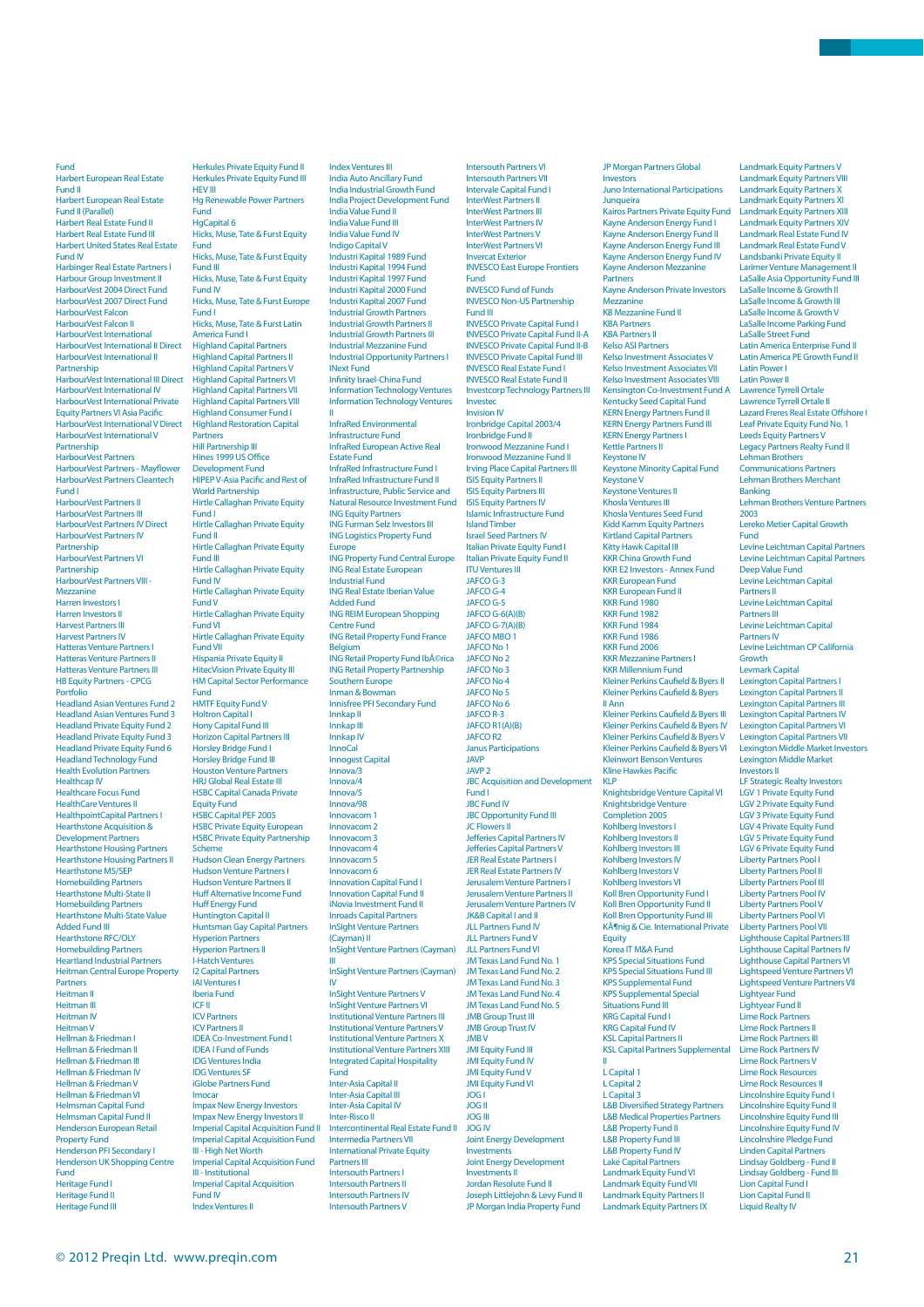Litorina Kapital Fund II Litorina Kapital Fund III Littlejohn Fund II Littlejohn Fund III Littlejohn Fund IV LLR Equity Partners LLR Equity Partners II LLR Equity Partners III Lodging Opportunities Logistics & Distribution Lombard Asia III Lombard Asian Private Investment Co Lombard Nogales Radio Partners **Lombard Pacific Partners** London Development Capital Fund London Enterprise Venture Fund Lone Star Fund IV Lone Star Fund V Lone Star Fund VI Lone Star Real Estate Fund I Longitude Venture Partners Longroad Capital Partners III Louisiana Fund I Lovell Minnick Equity Partners III Lowe California Community Fund Lowe Hospitality Investment Partners Lowe Hospitality Structured Investment Fund Lowe Real Estate Income and Growth Fund Lowe Resort Community Fund Lowe Resort Finance Investment **Partners** Loyalhanna Venture Fund Lubert Adler Real Estate Fund II Lubert-Adler Fund VI-B Lumira Capital I Lusofundo Lyonnaise Asia Water Macfarlan Distressed Asset Fund III Macquarie Alternative Investment Trust Macquarie Alternative Investment **Trust II**<br>Macqu e Alternative Investment Trust III Macquarie Alternative Investment Trust IV Macquarie Alternative Investment Trust V Macquarie Asia Pacific Co-Investment Fund Macquarie Asia Pacific Private Equity Fund Macquarie Essential Assets Partnership Macquarie European Infrastructure Fund Macquarie Investment Trust Macquarie Wholesale Coinvestment Fund Madison Dearborn Capital Partners I Madison Dearborn Capital Partners II Madison Dearborn Capital Partners III Madison Dearborn Capital Partners IV Madison Dearborn Capital Partners V Madison Dearborn Capital Partners VI Madison International Real Estate Liquidity Fund II Madison International Real Estate Liquidity Fund III Madison International Real Estate Liquidity Fund IV Maghreb Private Equity Fund II Magnum Capital Mainsail Partners II Mangrove II Mangrove III Mangrove NTVC I Mapletree India China Fund Mapletree Industrial Fund Markaz-BBK US Retail Realty Investment Unit II Markstone Capital Partners Marlborough Capital Investment I

Marquette Venture I Marquette Venture II Martinson Trigon Venture Capital Fund Maryland Venture Capital Trust Materia Ventures MatlinPatterson Global **Opportunities** MatlinPatterson Global Opportunities II MatlinPatterson Global Opportunities III Matrix Partners II Matrix Partners III Matrix Partners IV Matrix Partners V Mayfield India Mayfield IV Mayfield V Mayfield VI Mayfi eld VII Mayfield VIII MCB Equity Fund Media / Communications Partners II Media / Communications Partners VI Medical Innovation Fund II Mellon Private Equity Fund V Mengus Stockholm AB Menlo Evergreen V Menlo Venture Partners Menlo Ventures III Menlo Ventures IV Menlo Ventures IX Menlo Ventures VI Menlo Ventures VII Menlo Ventures VIII Menlo Ventures X Meridian Meridian Venture Partners Merit Energy Partners F Merit Energy Partners G Meritage Private Equity Fund Meritage Private Equity Fund II Meritage Private Equity Fund III Meritech Capital Partners IV Merlin Nexus II Merlin Nexus III Merrill Pickard Anderson & Eyre V Mesa West Real Estate Income Fund Mesa West Real Estate Income Fund II Mesirow Financial Private Equity Partnership Fund IV Mesirow Capital Partners III Mesirow Capital Partners V Mesirow Financial Private Equity Partnership Fund III Metric Institutional Apartment Fund II Metropolitan Real Estate Equity Partners III Metropolitan Real Estate Equity Partners V Metropolitan Real Estate Equity Partners VI Mexico Real Estate Investments Mezzanine Lending Associates II Mezzanine Realty Partners III MezzVest I MG Stratum Fund MGPA Asia Fund II MGPA Asia Fund III MGPA Europe Fund II MGPA Europe Fund III MGPA Japan Core Plus Fund MHR Institutional Partners II MHR Institutional Partners III Miami Valley Venture Fund Mid Europa Fund III Middle Market Fund II Middle Market Fund II Middle Market Fund IV Middlewest Ventures II Midland Montagu Investissement Midlands Growth Fund MidOcean Partners MidOcean Partners Fund III Midwest Mezzanine Fund I Midwest Mezzanine Fund II Milestone Partners II Milestone Partners III

#### Millennium Technology Value Partners Millennium Technology Value Partners II

Miller Global Fund I Miller Global Fund III Mithras Capital Fund Mobius Technology Ventures VI Mohr Davidow Ventures III Mohr Davidow Ventures IV Monitor Clipper I Monomoy Capital Partners I Montagu III Montaigne Capital Montauk Triguard III Montauk Triguard IV Monument Capital Partners I Monument Capital Partners II Morgan Grenfell Equity Partners II Morgan Holland II Morgan Stanley Leveraged Equity Fund II Morgan Stanley Leveraged Mezzanine Fund Morgan Stanley Real Estate Fund II Morgan Stanley Real Estate Mezzanine Partners Morgan Stanley Venture Partners II Morgan Stanley Venture Partners III Morgan Stanley Venture Partners IV Morgan Stanley Ventures Capital Fund Morgenthaler Venture Partners II Morgenthaler Venture Partners III Morgenthaler Venture Partners IV Morgenthaler Venture Partners VI Morgenthaler Venture Partners VII Morgenthaler Venture Partners VIII Morgenthaler Ventures IX  $MOST$  5-1 MOST 5-2 Mountgrange Real Estate Opportunity Fund MPM BioVentures I MPM BioVentures II MPM BioVentures III MPM BioVentures IV MPM BioVentures V MSPA Acquisition MTI MTI III MTI IV Multi-Rent Real Estate Investment Fund Multinational Industrial Fund Murphy & Partners Murray Johnstone Private Acquisition I Murray Johnstone Private Acquisition II MUST 2 MUST 4 Narragansett First Fund Nash Sells I Natural Gas Partners II Natural Gas Partners III Natural Gas Partners IV Natural Gas Partners V Natural Gas Partners VI Nauta Tech Invest I Nauta Tech Invest II Nauta Tech Invest III Nautic Partners V Navis Asia Fund I and II Navis Asia Fund V Nazem & Company II Nazem & Company III NB Co-investment Partners NB Crossroads 2010 Fund **NB Crossroads Fund XVI** NB Crossroads Fund XVIII NB Distressed Opportunities Fund NB Secondary Opportunities Fund I NB Secondary Opportunities Fund II NB Tangible Assets Fund NeoMed II NeoMed III NeoMed IV Neoplux 1 NEPA Venture I

NEPA Venture II Nestor 2000 New Atlantic Venture Fund III New Boston Real Estate Investment Fund V New Boston Real Estate Investment Fund VI New Boston Urban Strategy America Fund New England Growth Fund I **New England Real Estate Equity** Fund New Enterprise Associates I New Enterprise Associates II New Enterprise Associates III New Enterprise Associates IV New Enterprise Associates IX New Enterprise Associates \ New Enterprise Associates VI New Enterprise Associates X New Enterprise Associates XII New Enterprise Associates XIII New Horizon Capital Fund III New Jersey Asia Investors Fund I New Jersey Directed Investment Fund New Mountain Partners New Mountain Partners II New Mountain Partners III Newbridge Asia IV Newbury Equity Partners NewMargin Partners I NewSpring Growth Capital II NewSpring Health Capital II NewSpring Mezzanine Capital NewSpring Ventures Newstone Capital I Newstone Capital II Newtek Ventures II Next Capital Next Capital II Next Wave Partners Fund I Nexxus Capital Private Equity Fund III Nexxus Capital Private Equity Fund V NGEN Partners II NGEN Partners III NGP Midstream and Resources Niam Nordic V Niche Emerging Private Equity Manager Fund Nippon Investment Partners Nitzanim Fund (1993) Ltd. NJHL European Buyout Investment Fund III NL Ventures III NL Ventures IV Nogales Investors Fund I Nogales Investors Fund II Nokia Ventures Fund (Blue Run Venture) Noor Kuwait LBO Fund Nordic Capital Fund III Nordic Capital Fund IV Nordic Capital Fund V Nordic Capital Fund VI Nordic Capital Fund VII Nordic Private Equity Partners I Nordic Private Equity Partners II NorgesInvestor Opportunities AS Noro-Moseley Partners I Noro-Moseley Partners II North American Fund II North American Strategic Partners North Bridge Venture Partners I North Bridge Venture Partners II North Bridge Venture Partners IV North Bridge Venture Partners V North West Business Investment Scheme Northcoast Fund Northern Investment Company Northleaf Capital/CPPIB Canadian Private Equity Holdings Northleaf Capital/CPPIB Canadian Private Equity Holdings II **Northstar Capital Investment** Northwest Ohio Venture Fund Norwest Equity Capital Novak Biddle Venture Partners I Novak Biddle Venture Partners II Novak Biddle Venture Partners III Novak Biddle Venture Partners IV

Nth Power IV O'Donnell & Masur Oak Hill Capital Partners II Oak Hill Capital Partners III Oak Investment Partners II Oak Investment Partners III Oak Investment Partners IV Oak Investment Partners IX Oak Investment Partners V Oak Investment Partners VIII Oak Investment Partners X Oak Investment Partners XI Oak Investment Partners XII Oak Investment Partners XIII Oaktree Asia Special Situations Fund Oaktree Public Private Investment Program Fund OCM Asia Principal Opportunities Fund OCM European Principal **Opportunities** OCM European Principal Opportunities Fund II OCM Mezzanine Fund OCM Mezzanine Fund II OCM Mezzanine Fund III OCM Opportunities Fund II OCM Opportunities Fund IV-B OCM Opportunities Fund V OCM Opportunities Fund VI OCM Opportunities Fund VII OCM Opportunities Fund VIIB OCM Principal Opportunities Fund OCM Principal Opportunities Fund II OCM Principal Opportunities Fund III OCM Principal Opportunities Fund V OCM Real Estate Opportunities Fund B OCM Real Estate Opportunities Fund II OCM Real Estate Opportunities Fund IV OCM/GFI Power Opportunities Fund OCM/GFI Power Opportunities Fund II Odyssey Investment Partners Fund IV **Office Park Expo Fund** OFS Investments OFS Investments I OFS Investments III Oly Hightop Holding Olympic Venture Partners II Olympic Venture Partners III Olympic Venture Partners IV Olympic Venture Partners V Olympus Growth Fund III Olympus Growth Fund IV Olympus Growth Fund V Olympus Private Placement Fund Olympus Real Estate Fund On Capital China Fund Series A On Capital China Fund Series B One Liberty Fund III Onex Partners II Onex Partners III OpenView Venture Partners Oportunidade Opportunity Capital Partners IV Opus Capital I Opus Capital II Oregon Investment Fund Oregon Investment Fund 1b ORYX-STIC Fund I OSCCO III Overlord 2001 Investment OVP Venture Partners VI OVP Venture Partners VII Oxford Bioscience Partners III Oxford Bioscience Partners IV Oxford Venture Fund III P/A Fund P/A Fund III Pacholder Value Opportunity Fund Pacific Community Ventures II Pacific Community Ventures III Pacific Equity Partners Fund I

Novak Biddle Venture Partners V

Novimove

Pacific Equity Partners Fund III Pacific Equity Partners Fund IV Pacific Equity Partner Supplementary Fund II<br>Pacific Road Resources Fund PAI Europe III PAI Europe IV PAI Europe V Paladin III Paladin Realty Latin America Investors II Palamon European Equity II Palladium Equity Partners II and Affiliates Palladium Equity Partners III Palmer Capital Development Fund II Palomar Ventures II Pantheon Asia Fund III Pantheon Asia Fund IV Pantheon Europe 1991 Pantheon Europe Fund III Pantheon Europe Fund V Pantheon Global Infrastructure Fund I Pantheon Global Secondary Fund III Pantheon Global Secondary Fund IV Pantheon USA Fund V Pantheon USA Fund VI Pantheon USA Fund VII Pantheon Venture Partners II Par Innovation Fund I Paragon Partners Paragon Partners II Paragon Private Equity Fund I Parish Capital Buyout Fund I Parish Capital Buyout Fund II Parish Capital Fund I Parish Capital Fund II Parish Capital Fund III Park Street Capital Natural Resource Park Street Capital Natural Resource Fund III Park Street Capital Natural Resource Fund IV Park Street Capital Natural Resource II Park Street Capital Private Equity Fund IX Park Street Capital Private Equity Fund V Park Street Capital Private Equity Fund VI **Park Street Capital Private Equity** Fund VII Park Street Capital Private Equity Fund VIII Park Street Capital Private Equity Fund X Parmenter Realty Fund II Parmenter Realty Fund III Partech International Ventures IV Partech International Ventures V FCPR Partech International Ventures V LP Partenaires I Parthenon Investors II Parthenon Investors III Partners for Growth Partners for Growth II Partners for Growth III Partners Group Asia-Pacific 2005 Partners Group Asia-Pacific 2007 Partners Group Direct Investments 2006 Partners Group European Growth 2008 Partners Group Global Infrastructure 2009 Partners Group Global Real Estate 2008 Partners Group Maple Leaf Partners Group Maple Leaf Secondary Fund II Partners Group Secondary 2004 Partners Group Secondary 2006 Partners Group Secondary 2008

Pacific Equity Partners Fund II

Parvilla I

Partners Group US Venture 2006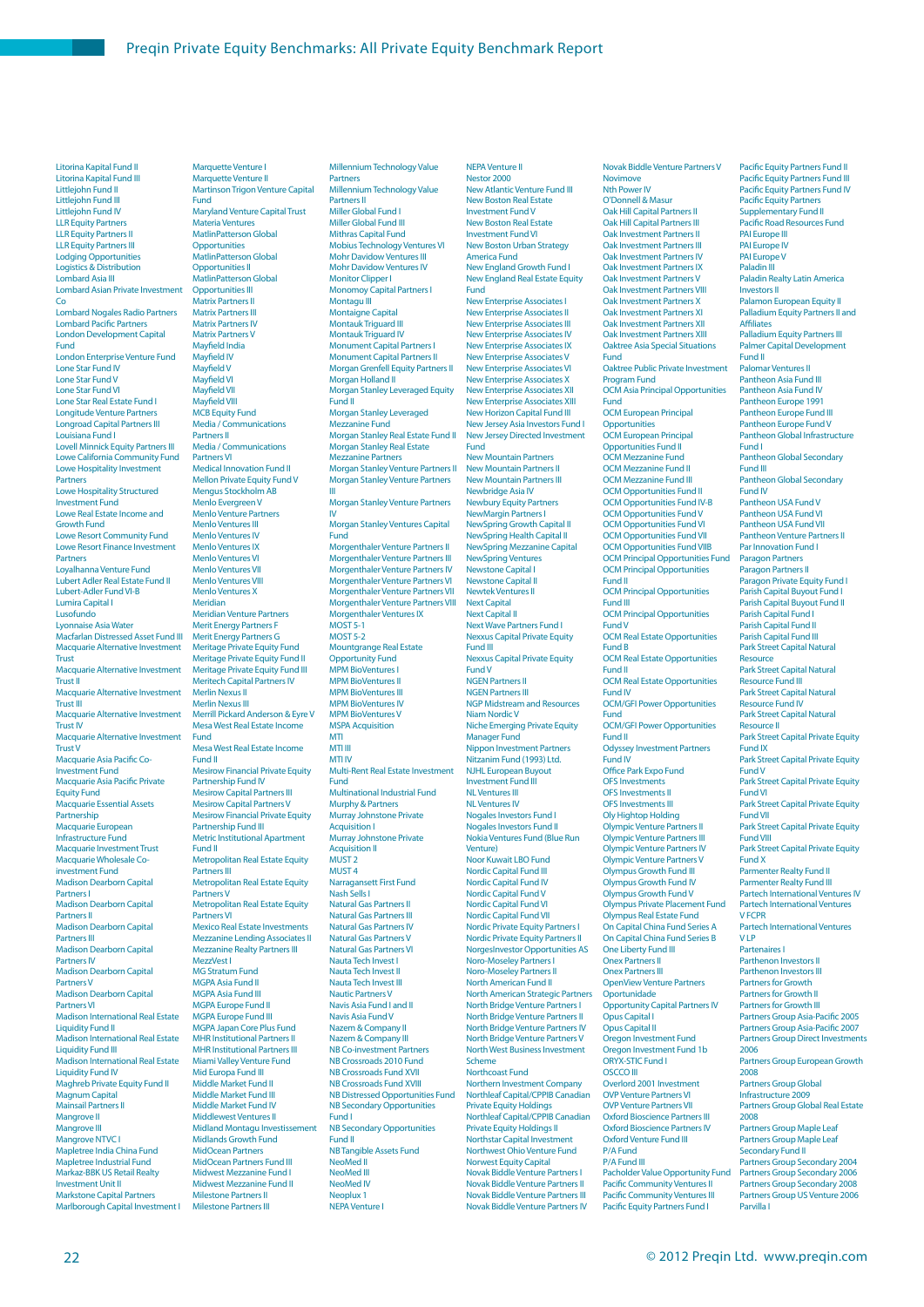Pathfinder Venture Capital Fund III Pathway Private Equity Fund III-B Pathway Private Equity Fund VIII Pathway Private Fquity Fund XXIII Pathway Private Equity III Patria Brazilian Private Equity Fund III Patron Capital Partners III Paul Capital Healthcare III Paul Capital Partners IX Paul Capital Partners V Paul Capital Partners VI Paul Capital Partners VII Paul Capital Partners VIII Paul Capital Top Tier Investments II Paul Capital Top Tier Investments III Paul Capital Top Tier Invest IV Paul Capital Top Tier Special Opportunities Fund Paul Royalty Fund I Paul Royalty Fund II PCG Corporate Partners Fund Peabody Global Real Estate **Partners** PECO Opportunity Fund 1 PECO Opportunity Fund 2 PECO Opportunity Fund 3 Peninsula Capital Fund II Penman Private Equity & Mezzannine Fund Penn Square Global Real Estate Fund I Penn Square Global Real Estate Fund II Penske Capital Partners Peppertree Fund Peppertree Fund II Pequot Private Equity Fund III Pequot Private Equity Fund IV Pequot Venture Partners II Periscope Fund I Permal Private Equity Opportunities III Permira Europe I Permira Europe III Permira France Venture I Permira German Buy-Outs Permira German Buyouts 1992 Permira Italy I Permira Italy II Permira U.K. Venture I Extension Permira UK Buyout Fund III Permira UK I Permira UK II Permira UK Venture Fund III Permira UK Venture Fund IV Permira UK Venture I Perseus 1996 Perseus 2000 Expansion Fund Perseus Soros Bio Pharm Pharos Capital Fund I Pharos Capital Fund II Philadelphia Ventures II Phildrew Ventures Fifth Fund Phildrew Ventures Fund Phildrew Ventures Third Fund Phillimore Investissement Phillips and Drew Development Capital Fund Phillips-Smith Specialty Retail Group III Phoenix Equity Partners II Phoenix Equity Partners III Phoenix Partners Phoenix Partners II Phoenix Partners III Pine Brook Road Partners I Pine Street Capital Partners PineBridge Latin America Partners II Pinebridge Secondary Partners I Pinebridge Secondary Partners II Pinnacle Equity Fund I Pinnacle Venture Debt I Pinnacle Venture Debt II Pinnacle Venture Debt III Pioneer Ventures Associat Pitango Venture Capital Fund III Pitango Venture Capital Fund IV Pittsburgh Seed Fund Pittsford Ventures I Pittsford Ventures II

Pittsford Ventures III Pittsford Ventures IVa Pittsford Ventures IVb (Helvetia) ittsford Ventures IVc (Maple Leaf) PLA Residential Fund III Place/Blue Vista Student Housing Fund Platinum Equity Capital Partners Fund I Platinum Equity Capital Partners Fund II Plenus II Plymouth Venture Partners I PMI Mezzanine Fund Polaris Venture Partners Polaris Venture Partners IV Polish Enterprise Fund Polish Enterprise Fund IV Polish Enterprise Fund V Polish Enterprise Fund VI Polish Private Equity Fund I & II Polish-American Enterprise Fund Pomona Capital III Pomona Capital IV Pomona Capital Secondary Co-Investment Pomona Capital V Pomona Capital VI Pomona Capital VII Portfolio Advisors Private Equity Fund I Portfolio Advisors Private Equity Fund II Portfolio Advisors Private Equity Fund III Portfolio Advisors Private Equity Fund IV Portfolio Advisors Private Equity Fund V Portfolio Advisors Private Equity Fund VI Portfolio Advisors Real Estate Fund I Portfolio Advisors Real Estate Fund II Portfolio Advisors Real Estate Fund III Portfolio Advisors Real Estate Fund IV Portfolio Advisors Secondary Fund PPF Partners 1 Pradera Central & Eastern Fund Prelude Technology Fund II Primary Capital I Primasia ant Bridge No.1 Greater China Secondary Fund Prime Real Estate Equities I & II Prime Technology Ventures I **Prime Technology Ventures I** Prime Technology Ventures III Prime Ventures I Prime VIII Primus Capital Fund I Primus Capital Fund II Primus Capital Fund III Primus Capital Fund IV Primus Capital Fund V Primus Capital Fund VI Prince Venture Partners II Prince Venture Partners III Princeton/Montrose Partners Prism Venture Partners I Prism Venture Partners I Prism Venture Partners III Prism Venture Partners IV Private Equity Nordamerika Private Equity Select I Private Equity Select II Private Equity Select III Private Equity Welt I **Private Equity Welt II** Private Equity Welt II Private Equity Welt IV Private Equity Welt V Private Equity Welt VI Private Equity Welt VII Private Equity Welt VIII PRIVEQ I PRIVEQ II PRIVEQ III Procuritas Capital Investors III Procuritas Capital Investors IV Procuritas MBO Invest Productivity Fund I

Property Development Portfolio No.1 Property Development Portfolio No.2 Property Development Portfolio No.3 ProQuest Investments IV Prospect Venture Partners II Prospect Venture Partners III Provender Opportunities Fund II Providence Equity Partners III Providence Equity Partners V Providence Equity Partners VI Providence Media Partners Providence TMT Special Situations Fund Providence TMT Special Situations Fund II Prudential Capital Partners Prudential Capital Partners II Prudential Capital Partners III Prudential Private Equity III Prudential Senior Housing Partners I Prudential Senior Housing Partners III Prudential Venture Partners Prudential Venture Partners II Prutimber Fund One PS Fund Lâ€" Baitak Asia Real Estate Fund PS Fund II - Asia Real Estate Income Fund PS Fund III - Asia Real Estate Prime Development Fund PTV Sciences Annex PTV Sciences I PTV Sciences II Public Pension Fund III Puma I Puma Property Fund Pyramid Hotel Opportunity Fund II Pyramid Hotel Opportunity Venture Q-BLK Private Capital I Q-BLK Private Capital II Q-BLK Private Capital III Quad Partners II Quad-C Partners VII Quad-C Partners VII Coinvestment Fund Quadrangle Capital Partners Quadrangle Capital Partners II Quadrant Capital Fund I Quadrant Capital Fund II Quadriga Capital Private Equity Fund III Quaestus Private Equity Kapital Quaker BioVentures II Quantum Energy Partners V Quartus Capital Partners I Questor Partners Fund Quinlan Private European Strategic Real Estate RAR/CREL Investment Fund I RAR/CREL Investment Fund II Rasmala Buyout Fund RCP Fund I **RCP Fund I** RCP Fund III **RCP Fund IV** RCP Fund V RCP Fund VI RCP Fund VII RCP Secondary Opportunity Fund Real Estate Turnaround Consortium Recap Apartment Communities I Recap Investments I Recap Investments II Recap Investments III **Recap Investments IV** Recap Investments V Recap Investments VI Recap Investments VIII Recap Metropolitan Opportunity Fund<br>Recap Office Developments Redpoint Ventures II Regional VC Fund Yorkshire and The Humber Relativity Fund

Productivity Fund II Promotion Equity I

Renaissance Technologies 2 Renaissance Technologies 3 Reservoir Capital Inve Partners 2008 Resilience Fund I Resilience Fund II Resource Capital Fund IV Resource Capital Fund V RFE Investment Partners III RFG Private Equity 1 RFG Private Equity 2 Rho Canada Fund RHO Ventures I RHO Ventures II RHO Ventures III RHO Ventures IV RHO Ventures \ RHO Ventures VI Rhone Capital Fund II Rhone Partners III Rice Mezzanine Lenders Rice Partners II Richland Ventures I RIMCO Partners IV Ripplewood Partners Ripplewood Partners II Riverlake Partners Fund I Riverside Central Europe Fund Riverside Europe Fund IV Riverside Partners IV Riverstone/Carlyle Global Energy and Power Fund IV Riverstone/Carlyle Renewable and Alternative Energy Fund II Riverwood Capital I RLH Investors I RLH Investors II RLJ Lodging Fund II Robeco Clean Tech Private Equity II Robeco Clean Tech Private Equity II (US Funds) Robeco SAM Clean Tech Private Equity III Robeco Sustainable Private Equity Rock Hill Capital I RockBridge Hospitality Fund I RockBridge Hospitality Fund II RockBridge Hospitality Fund III RockBridge Hospitality Fund IV Rockland Power Partners Rockport Capital Partners II Rockport Capital Partners III Rosemont Partners I Rosemont Partners II Rosewood Capital IV Rosewood Capital V Rossrock 2005 Fund Rossrock Fund II RRE Ventures I RRE Ventures II RRE Ventures III RREEF Pan-European Infrastructure Fund RREEF UK Property Ventures Fund No. 1 RREEF UK Property Ventures Fund No. 2 RREEF UK Property Ventures Fund No. 3 RRZ PA Fund I RSTW Partners III Rust Ventures Rustic Canyon/Fontis Partners RWBCO'89 Sacramento Private Equity Partners SAIF Partners IV Sail Venture Partners Sail Venture Partners II Salix Affiliates II **Salix Ventures** Salix Ventures II Samara Capital Fund I San Diego Equities REIT Sanderling IV Sanderling IV Co-Investment Sanderling Venture Partners VI Sanderling Venture V Co Investment Sanderling Venture VI Co Investment Sapphire Special Opportunities Fund

Rembrandt Venture Partners

Saratoga Partners II Saugatuck Capital II Saugatuck Capital III vanna Real Estate Fund I Saybrook Corporate Opportunity Fund I SB Asia Investment Fund II SB Asia Investment Fund III Schroder Private Equity Fund of Funds I Schroder Private Equity Fund of Funds III Schroder Private Equity Fund of Funds IV Schroder UK Venture Fund Schroder UK Venture Fund II Scope Growth II Scope Venture Capital I Seaport Capital Partners III SEAVI Advent Equity IV SEAVI Advent Equity V Second London Enterprise Fund Security Capital European Realty Segulah I  $\frac{1}{2}$ egulah II Segulah III <sub>.</sub><br>eidler Equity Partners IV Sentica Buyout III Sentinel Capital Partners IV Sentinel Realty Partners II Sentinel Realty Partners IV Sentinel Realty Partners V Sentinel Realty Partners VI Sention Kasvurahasto Sequel Limited Partnership II Sequel Limited Partnership III Sequoia Capital Growth Fund Sequoia Capital III Sequoia Capital IV Sequoia Capital V Sequoia Capital VI Servisen Private Equity Fund I Servisen Private Equity Fund II Sevin Rosen Fund I Sevin Rosen Fund II Sevin Rosen Fund III Sevin Rosen Fund IV Sevin Rosen Fund VIII Shawmut Equity Partners Sheridan Production Partners Sherry Lane Partners Shorenstein Investment Partners Shorenstein Realty Investors Shorenstein Realty Investors Four Shorenstein Realty Investors Three Shorenstein Realty Investors Two Sierra Ventures III Sierra Ventures IV Sierra Ventures VIII Sightline Healthcare I Sigma Partners II Siguler Guff Distressed Opportunities Fund Siguler Guff Distressed Opportunities Fund II Siguler Guff Distressed Opportunities Fund III Silver Lake Partners Silver Lake Partners II Silver Lake Partners III Silver Lake Sumeru Sinergia con Imprenditori SKM Equity Fund I Skyline III SMID International Fund Smith Offshore Snow Phipps Fund II Sofinnova Venture Partners VII<br>Softbank China Venture Capital II Solera Partners Solstice Capital I Solstice Capital II Sorenson Capital Sorenson Capital Partners II South Atlantic Venture Fund II South East Asian Strategic Assets Fund South Eastern Europe Fund South Lake Arthur South West Ventures Fund (SWVF) Southeast Europe Equity Fund II Southern Cross Latin America Fund III Southern Cross Latin America

Southvest Fund V Southvest Fund VI Sovereign Capital Venture II Special Private Equity Partners I Spectrum Equity Investors Spectrum Equity Investors II Spectrum Equity Investors IV Spectrum Equity Investors V SPEF Pre-IPO European Fund Spinnaker Sports Capital Partners Sports Venture Partners I Sports Venture Partners II Spring Mill Venture Fund Sprout Capital IX Sprout Capital VI Sprout Capital VII Sprout Capital VIII Sprout Growth Sprout Growth II SPV VCOC Si Trese<br>Squadron Asia Pacific Squadron Asia Pacific II Square 1 Venture 1 Square Mile Partners III SSR Apartment Value Fund I SSR Apartment Value Fund III SSR Realty MAC Trust St Cloud Capital Partners II Stafford International Timberland Fund IV Stafford International Timberland Fund V STAG Investments I (SCP Green) StarVest Partners II Starwood Energy Infrastructure Fund Starwood Opportunity Fund IV Sterling Capital Partners Sterling Capital Partners II Sterling Capital Partners III Sterling Venture Partners STIC Korea Global IT STIC Korea Integrated-Technologies New Growth Engine Private Equity Fund STIC Pioneer Fund STIC Pioneer Fund II STIC Secondary Fund STIC Secondary Fund II Stockbridge Real Estate Fund Stonington Capital Appreciation 1994 Strategic Partners Value Enhancement Fund Strategic Performance Fund I Stratus Growth Capital Strukturfonden Summit Partners Europe Private Equity Summit Partners Private Equity Fund VII Summit Partners Subordinated Debt Fund IV Summit Partners Venture Capital Fund II Summit Subordinated Debt Fund Summit Subordinated Debt Fund II Summit Subordinated Debt Fund III Summit V Companion Fund Summit Ventures Summit Ventures II Summit Ventures IV Summit Ventures V Summit Ventures VI Sunnine ventures vi<br>Sun Capital Partners V SunBridge Fund I SunBridge Fund II SunBridge Partners Technology Fund III Sunrise Capital Partners Suomi Välirahoitusrahasto I Supermarkets Holding Sustainable Energy Technology Fund Sustainable Property Fund SV Life Sciences Fund I SV Life Sciences Fund II

Fund IV Southgate Partners

SV Life Sciences Fund III SV Life Sciences Fund IV